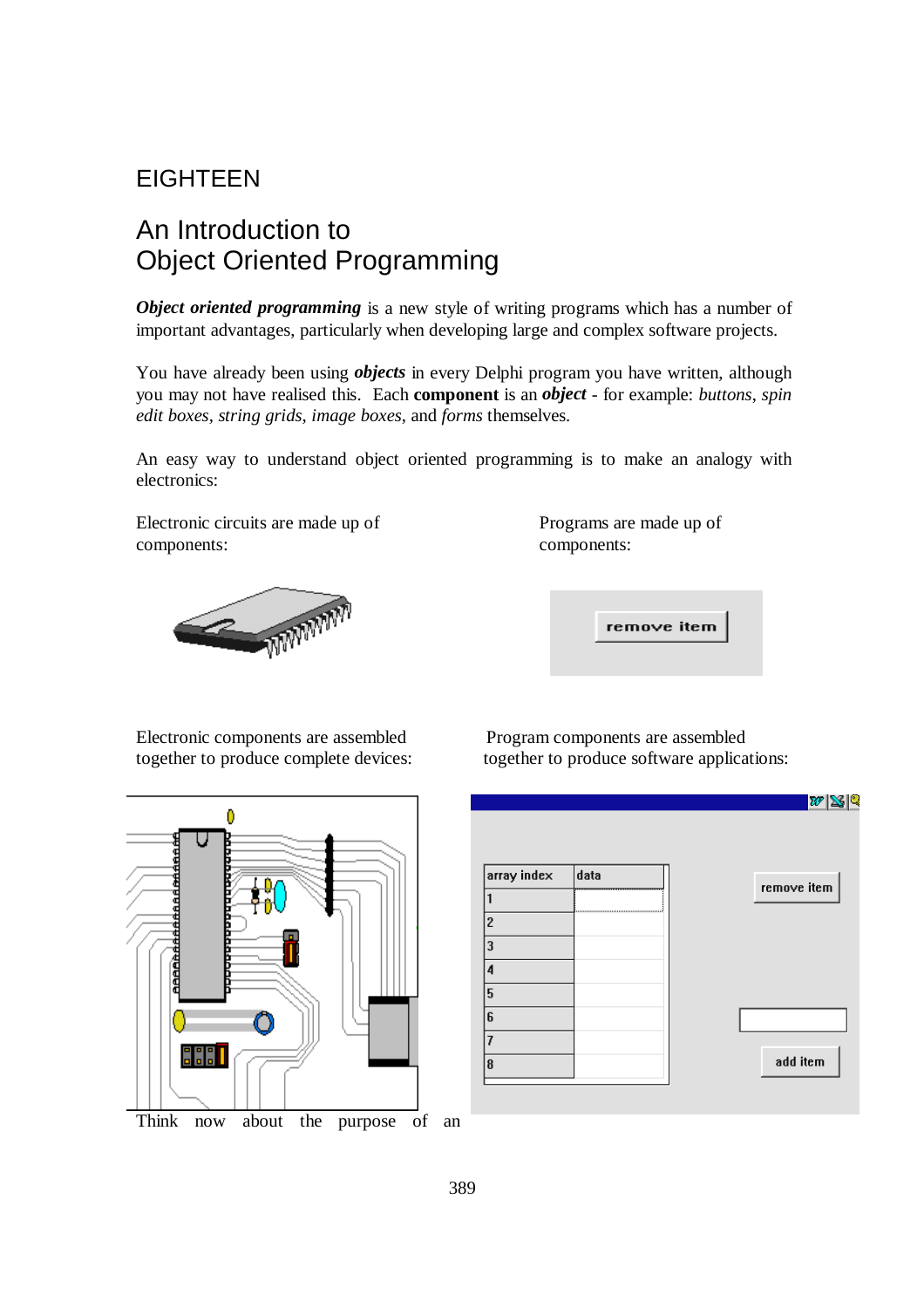electronic component - for example a memory chip for a computer:



To understand how the chip forms part of the overall computer system, we need to know:

- its *properties* a description of its physical size and position on the circuit board, the memory capacity, and the data currently stored in it.
- the *methods* by which it carries out actions or communicates with the rest of the computer - in this case, the input and output of data via the metal pins.

In *Object Oriented Programming*, the objects making up the program also have properties and methods:



Every object has:

- **properties**, which describe the object. {For a *Button*, these include: width, height, the caption displayed, the position on the Form, and whether or not it is visible.}
- **methods**, which carry out actions or communicate with the rest of the program. {For example: an event handling procedure to carry out some data processing each time the button is clicked.}

In addition to the component objects already available, *Delphi also allows us to add our own objects to a program*. In the next section we will see how this is done in a simple example program: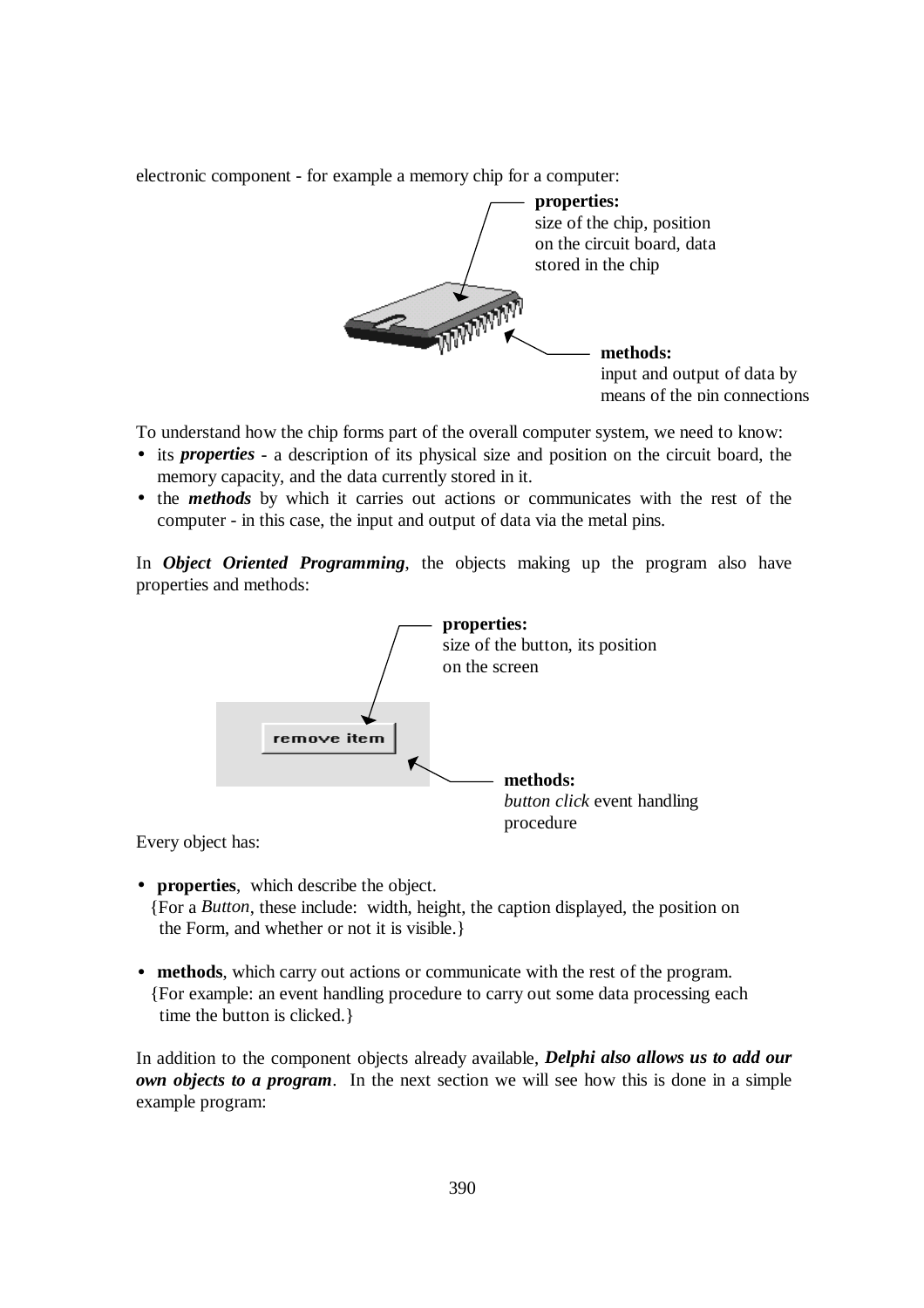A computer studies lecturer has a collection of 8 reference manuals which can be borrowed by students. The lecturer requires a computer program to record the names of the borrowers when the manuals are out on loan.

Begin the program by setting up a directory BOOKS and save a Delphi project into it. Use the Object Inspector to **maximize** the *Form*, and drag the Form grid to nearly fill the screen.

The objects used in a program can be any kind of building blocks which help towards a solution of the programming problem, so in this case we might choose to set up '**book**' objects.

We begin by considering what **properties** and **methods** the book objects should have. To help with this, an *object structure diagram* can be drawn:



**BOOK** 

The *properties* are shown inside the object structure diagram, and the *methods* are shown as rectangles cutting through the edge of the diagram - this reflects the idea that *properties* belong personally to an object, but *methods* provide ways for the object to communicate with the outside program.

In the context of our simple library program, the important *properties* of a book are:

- The **book number** and **title**, which allow us to identify a particular book.
- Whether or not the book has been **borrowed.**
- If the book *is* out on loan, the name of the **borrower**.

To operate the program we will need *methods* which can:

• **Record a book being borrowed,** by setting *borrowed* to true and entering the name of the borrower.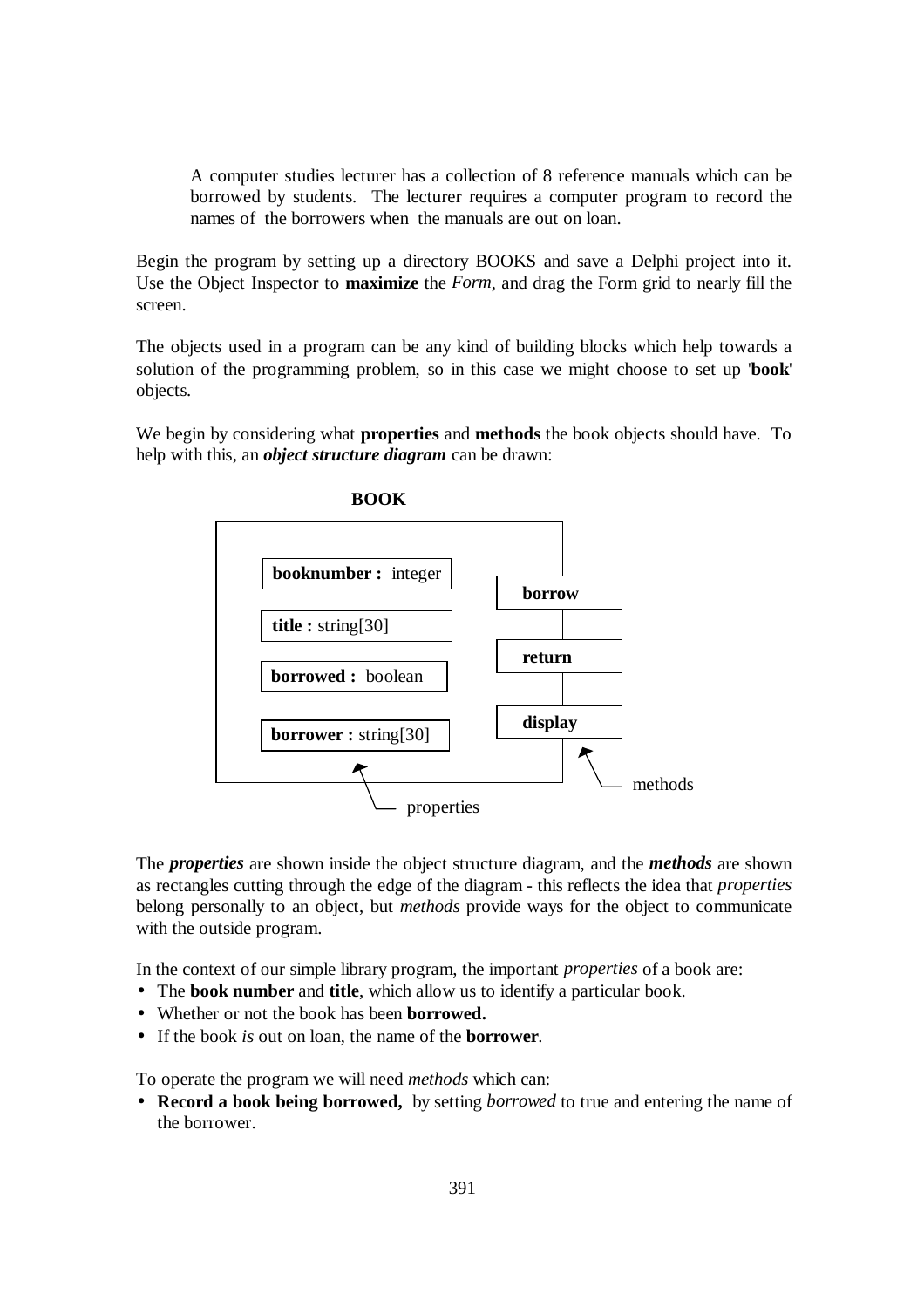- **Record a book being returned,** by setting *borrowed* to false**.**
- **Display a list of the books,** showing which are out on loan and the names of the borrowers .

The first step in creating an object is to set up a **class definition**. {If we again use the electronics analogy, this is equivalent to producing a design for the way the electronic component will be manufactured.}

Go to the '**type**' heading near the top of *Unit1* and add the class definition for a book :

```
type 
   TBook = class(TObject) 
     booknumber:integer; 
     title:string[30]; 
     borrowed:boolean; 
     borrower:string[30]; 
     procedure borrow; 
     procedure return; 
     procedure display; 
   end; 
   TForm1 = class(TForm) 
         ........
```
Notice that object class definitions usually begin with the letter '*T*' and list all the properties and methods which will be needed.

Now move down to the implementation section of the program and add empty procedures for the *borrow*, *return*, and *display* methods - we will come back later to add lines of program to these procedures:

```
implementation 
\{SR * .DFM\} procedure TBook.borrow; 
   begin 
   end; 
   procedure TBook.return; 
   begin 
   end; 
   procedure TBook.display; 
   begin 
   end;
```
end.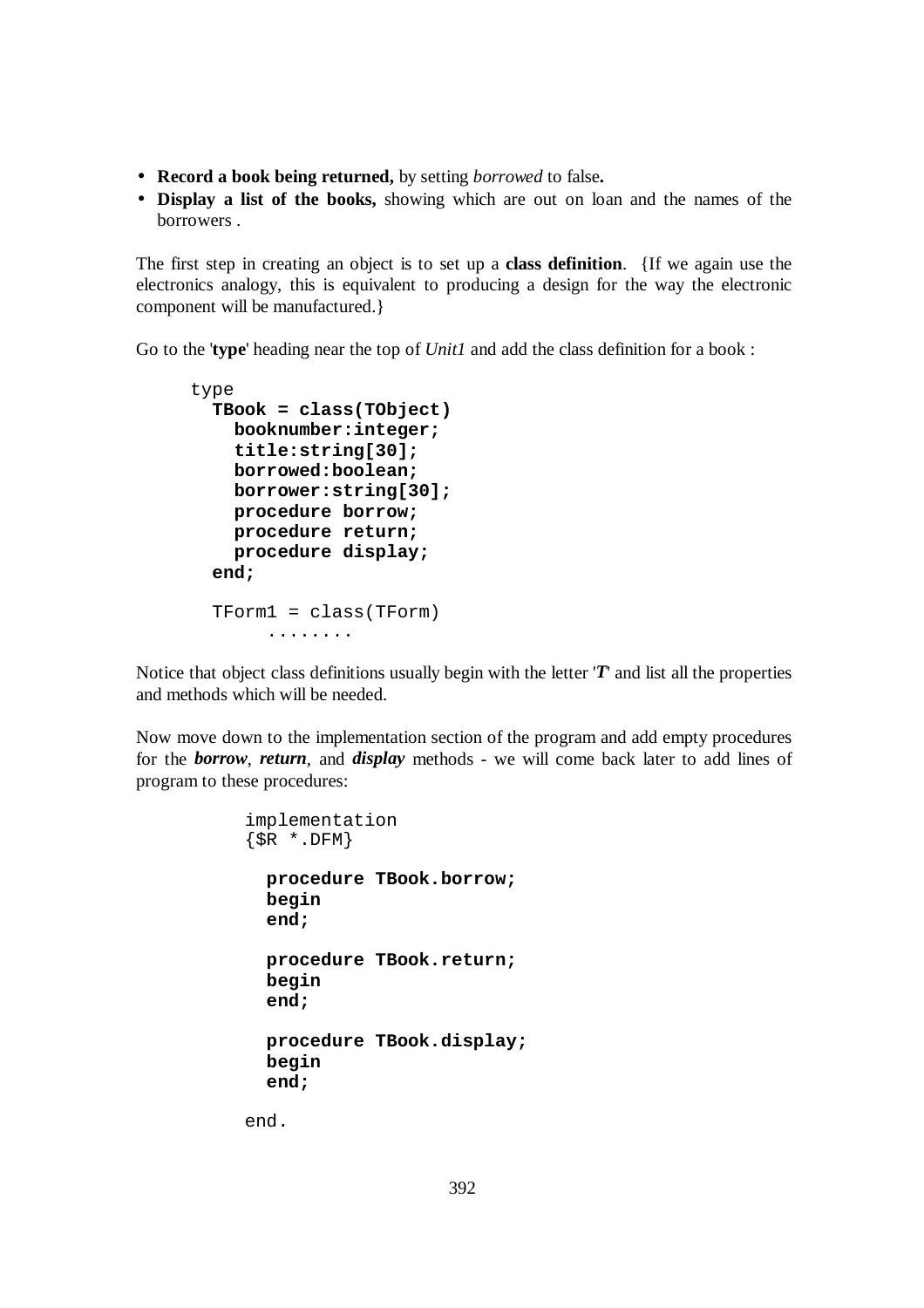So far, we have not actually produced any objects. There are 8 computer manuals in the library, so an array of 8 *book* objects will be needed. Go to the '*variables*' heading just above the *implementation* section and add this array:

```
var 
   Form1: TForm1; 
   book:array[1..8] of TBook; 
implementation 
    ......
```
Go now to the *Form1* window and add components to the grid as shown:

|                      |          |                                        |              |      |                       | $\times$                                       |
|----------------------|----------|----------------------------------------|--------------|------|-----------------------|------------------------------------------------|
| $\triangle$ Form1    |          |                                        |              |      |                       |                                                |
|                      |          |                                        |              |      |                       |                                                |
|                      |          |                                        |              |      |                       |                                                |
| $\sim$               |          |                                        |              |      |                       | $\cdot$ $\cdot$<br>$\cdots$                    |
| $\cdots$<br>$\cdots$ |          |                                        |              |      |                       | $\sim$<br>$\sim$                               |
|                      |          |                                        |              |      |                       | $\cdots$                                       |
| ×.<br>×.             |          |                                        |              |      |                       | $\sim$<br>$\sim$<br>$\sim$                     |
|                      |          |                                        |              |      |                       |                                                |
| $\mathbf{r}$         |          |                                        |              |      |                       | $\sim$                                         |
| $\sim$               |          |                                        |              |      |                       | $\cdots$<br>$\cdots$                           |
| ×.                   |          |                                        |              |      |                       | $\cdots$<br>$\sim$                             |
|                      |          |                                        |              |      |                       | $\cdots$                                       |
| ٠                    |          |                                        |              |      |                       | $\sim$                                         |
|                      |          |                                        |              |      |                       | $\cdots$<br>$\sim$                             |
| $\sim$               |          |                                        |              |      |                       | $\cdots$<br>$\sim$<br>$\cdots$<br>$\mathbf{r}$ |
| $\sim$               |          |                                        |              |      |                       | $\cdots$<br>$\cdots$                           |
| ٠                    |          |                                        |              |      |                       | $\sim$<br>$\sim$<br>$\mathbf{r}$               |
|                      |          |                                        |              |      |                       | $\cdots$                                       |
| $\sim$               |          |                                        |              |      |                       | $\cdots$                                       |
| $\sim$<br>$\cdot$    |          |                                        |              |      |                       | $\cdots$<br>$\cdot$ $\cdot$                    |
| in 1                 |          |                                        |              |      |                       | $\cdots$                                       |
| $\sim$<br>. .        |          |                                        |              |      |                       | $\cdots$                                       |
| $\cdots$             |          |                                        |              |      |                       | $\cdots$<br>$\cdots$                           |
|                      |          |                                        |              |      |                       | $\overline{\phantom{a}}$                       |
|                      |          |                                        |              |      |                       |                                                |
|                      |          |                                        |              |      |                       |                                                |
|                      |          |                                        |              |      |                       |                                                |
|                      |          |                                        |              |      |                       |                                                |
|                      |          |                                        |              |      |                       |                                                |
|                      |          |                                        |              |      |                       |                                                |
|                      |          |                                        |              |      |                       |                                                |
|                      |          |                                        |              |      |                       |                                                |
|                      | $\cdots$ | $\sim$                                 | $\sim$       |      |                       |                                                |
| book number          | $\sim$   | $\sim$                                 | borrower · · |      | $\blacksquare$        |                                                |
|                      |          | $\cdot$                                |              |      |                       |                                                |
|                      |          |                                        |              |      |                       |                                                |
|                      |          |                                        |              |      |                       |                                                |
|                      |          |                                        |              |      |                       |                                                |
|                      |          |                                        |              |      |                       |                                                |
|                      |          |                                        |              |      |                       |                                                |
|                      |          |                                        |              |      |                       | $\overline{a}$                                 |
|                      |          | $\cdots \cdots \cdots$                 |              | in 1 | $\cdot$ $\cdot$       |                                                |
|                      | borrow   | $\alpha$ , and $\alpha$ , and $\alpha$ | return       | ×.   | exit<br>$\sim$ $\sim$ | $\sim$                                         |
|                      |          | .                                      |              |      |                       |                                                |
|                      |          |                                        |              |      |                       |                                                |
|                      |          |                                        |              |      |                       |                                                |
|                      |          |                                        |              |      |                       |                                                |
|                      |          |                                        |              |      |                       |                                                |
|                      |          |                                        |              |      |                       |                                                |

- Place a *list box* in the upper part of the screen.
- Below this add two *edit boxes*, and place *labels* alongside with the captions '**book number**' and '**borrower**'.
- At the bottom of the screen put three *buttons* with the captions '**borrow**', '**return**' and '**exit**'.

Double-click the '**exit**' button to produce an event handler, then add a *halt* command:

procedure TForm1.Button3Click(Sender: TObject); begin **halt;**  end;

Compile and run the program to check that the components are displayed correctly, then click the '**exit**' button to return to the Delphi editing screen.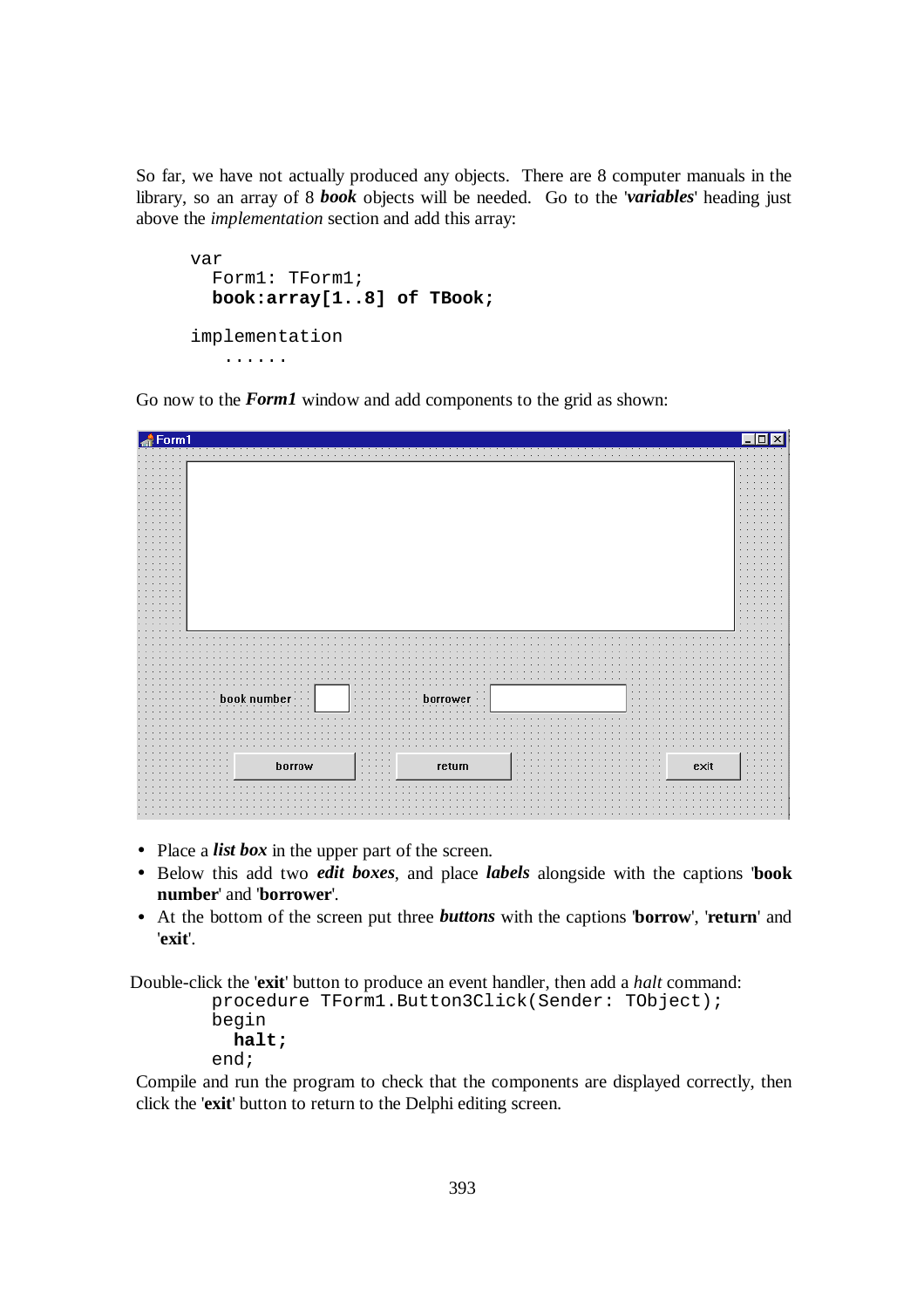We are now ready to initialise the program by setting up the book titles. Double-click the mouse on the *Form1* grid to produce an '**OnCreate**' event handler. Add the lines:

```
procedure TForm1.FormCreate(Sender: TObject); 
var 
   i:integer; 
begin 
   for i:=1 to 8 do 
   begin 
     book[i]:=TBook.create; 
     book[i].booknumber:=i; 
     book[i].borrowed:=false; 
   end; 
   book[1].title:='HTML for Web pages'; 
   book[2].title:='Windows 95 reference'; 
   book[3].title:='Microsoft Office 97'; 
   book[4].title:='3-D graphics techniques'; 
   book[5].title:='C++ object oriented programs'; 
   book[6].title:='Using Java'; 
   book[7].title:='Databases in Delphi'; 
   book[8].title:='80486 machine code'; 
   listbox1.clear; 
   for i:=1 to 8 do 
     book[i].display; 
end;
```
This procedure uses a loop to create the 8 book objects in the array: **for i:=1 to 8 do** 

> **begin book[i]:=TBook.create;**

We also make use of the loop counter to initialise the book numbers:  **book[i].booknumber:=i;**  and the *borrowed* property for each book is set to *false*:  **book[i].borrowed:=false;** 

We then enter the book titles:

 **book[1].title:='HTML for Web pages'; book[2].title:='Windows 95 reference';** 

. . . . . .

Finally, the *display* method is used to show this book information in the list box:  **listbox1.clear; for i:=1 to 8 do book[i].display;**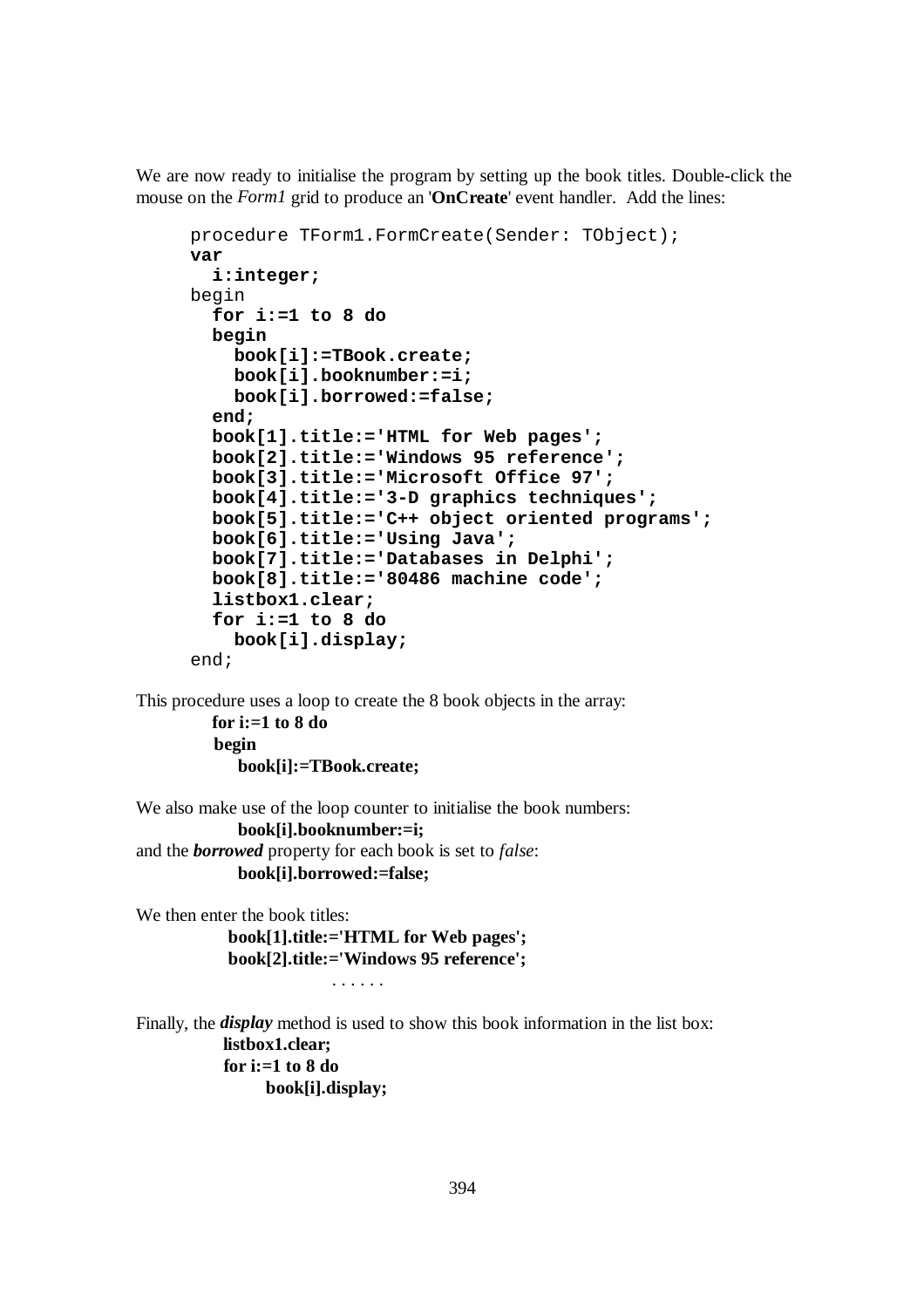Go now to the *display* method, and add the lines of program:

```
 procedure TBook.display; 
 var 
   textline:string; 
 begin 
   textline:=inttostr(booknumber); 
   textline:=textline+ ': ' + title; 
   Form1.listbox1.items.add(textline); 
   if borrowed=false then 
     Form1.listbox1.items.add('not on loan') 
   else 
   begin 
     textline:='on loan to ' + borrower; 
     Form1.listbox1.items.add(textline); 
   end; 
   Form1.listbox1.items.add(''); 
 end;
```
Compile and run the program. Check that the *book numbers* and *titles* are displayed correctly, and that each book is shown as *not on loan*:

—

| 1: HTML for Web pages<br>not on Ioan  |  |  |
|---------------------------------------|--|--|
|                                       |  |  |
| 2: Windows 95 reference               |  |  |
| not on Ioan                           |  |  |
|                                       |  |  |
| 3: Microsoft Office 97<br>not on Ioan |  |  |
|                                       |  |  |
| 4: 3-D graphics techniques            |  |  |
| Inot on Ioan                          |  |  |
|                                       |  |  |
| 5: C++ object oriented programs       |  |  |
| Inot on Ioan                          |  |  |
| 6: Using Java                         |  |  |
| Inot on Ioan                          |  |  |
|                                       |  |  |
| 7: Databases in Delphi                |  |  |
|                                       |  |  |
| book number                           |  |  |

Return to the Delphi editing screen. Double-click the '**borrow**' button to set up an event handler, then add the lines: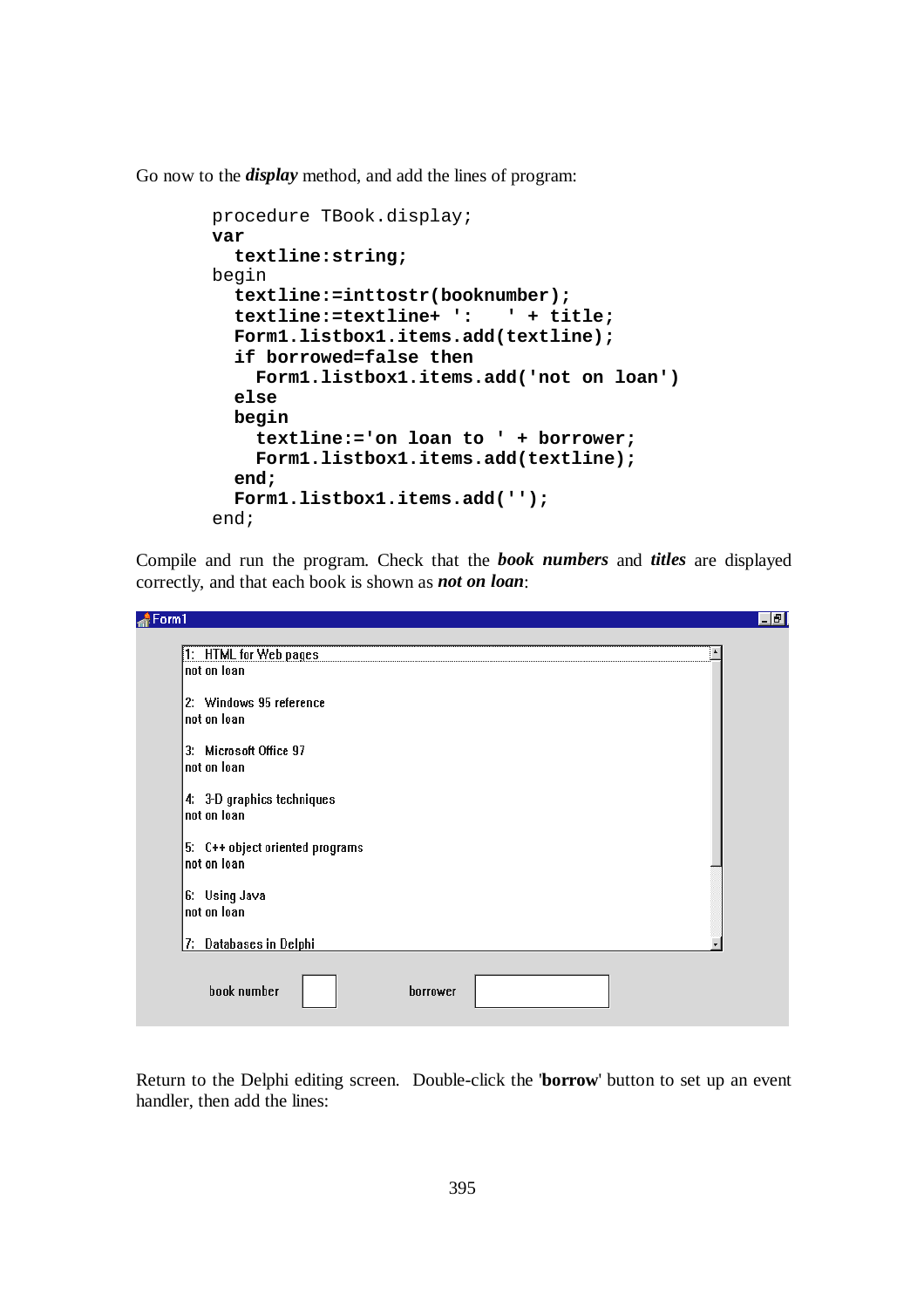```
procedure TForm1.Button1Click(Sender: TObject); 
var 
   n,i:integer; 
begin 
   n:=strtoint(edit1.text); 
   if (n>=1) and (n<=8) and (edit2.text>'')then 
   begin 
     book[n].borrow; 
     listbox1.clear; 
     for i:=1 to 8 do 
       book[i].display; 
   end; 
   edit1.text:=''; 
   edit2.text:=''; 
end;
```
This procedure reads the book number which has been entered in *edit box 1* and converts it to an integer number:

**n:=strtoint(edit1.text);** 

We check that this is a valid book number in the range  $1 - 8$ , and also that the name of a borrower has been entered in *edit box 2*:

```
if (n>=1) and (n<=8) and (edit2.text >'') then \dots
```
If these checks are successful, we call the *borrow* method for the appropriate book and record the loan:

 **book[n].borrow;** 

The information in the list box is then redisplayed to show the loan:

```
 listbox1.clear; 
 for i:=1 to 8 do 
    book[i].display;
```
Go to the *borrow* procedure and add the lines of program to record the loan:

```
 procedure TBook.borrow; 
 begin 
   borrowed:=true; 
   borrower:=Form1.edit2.text; 
 end;
```
Compile and run the program. Check that loans can be recorded correctly, as shown below, then return to the Delphi editing screen.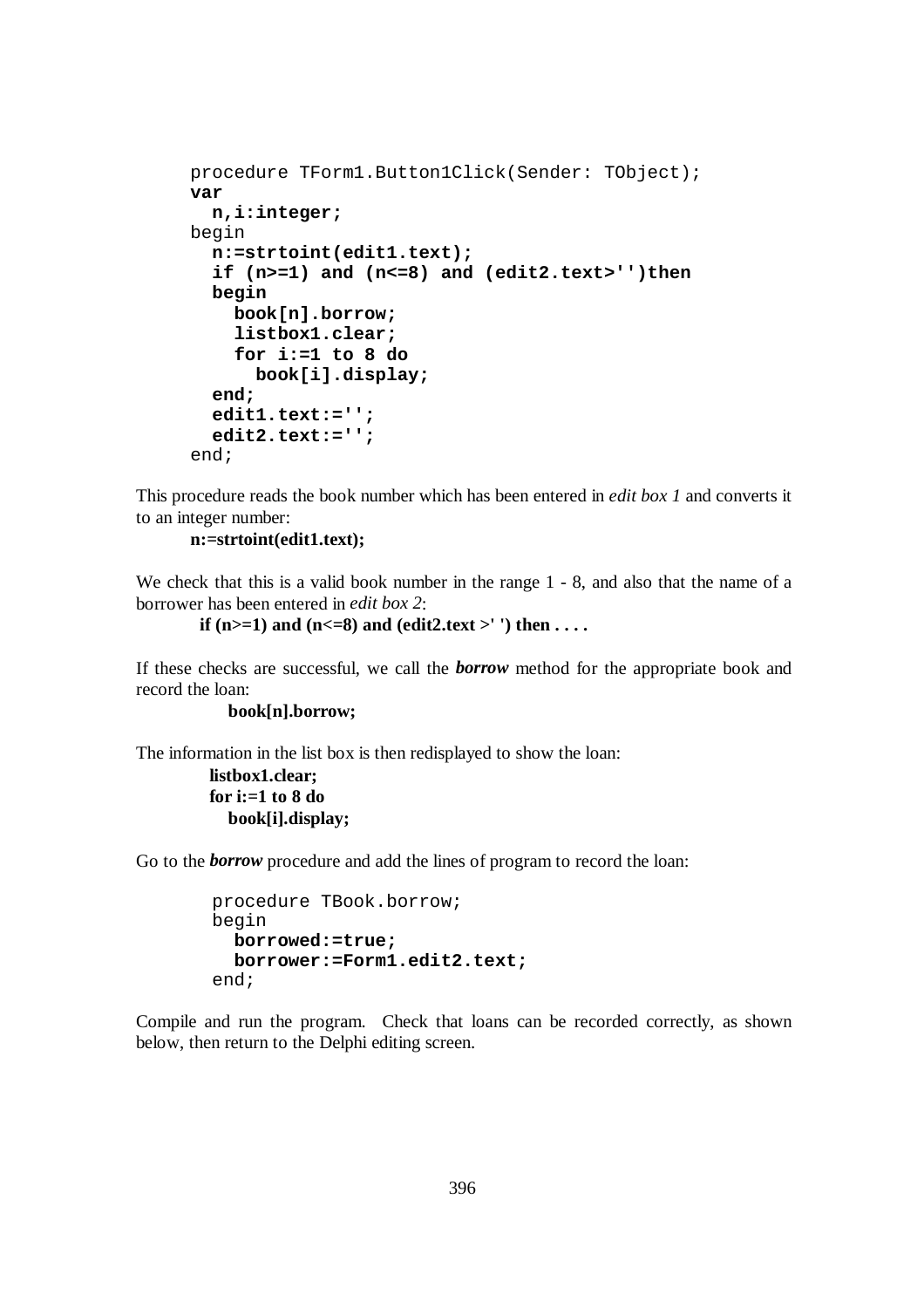1: HTML for Web pages not on Ioan 2: Windows 95 reference on loan to Dafydd Jones 3: Microsoft Office 97 on loan to lan Roberts 4: 3-D graphics techniques not on loan 5: C++ object oriented programs on Ioan to Susan Edwards 6: Using Java not on Ioan 7: Databases in Delphi

۸

To complete the program, it is necessary to handle the return of books. Double-click the '**return**' button and add the lines of program:

```
procedure TForm1.Button2Click(Sender: TObject); 
var 
   n,i:integer; 
begin 
   n:=strtoint(edit1.text); 
   if (n>=1) and (n<=8) then 
   begin 
     book[n].return; 
     listbox1.clear; 
     for i:=1 to 8 do 
        book[i].display; 
   end; 
   edit1.text:=''; 
end;
```
Add lines to the *return* procedure to update the record:

```
procedure TBook.return; 
begin 
   borrowed:=false; 
   borrower:=''; 
end;
```
Compile and run the finished program. Check that data is displayed correctly when books are borrowed or returned.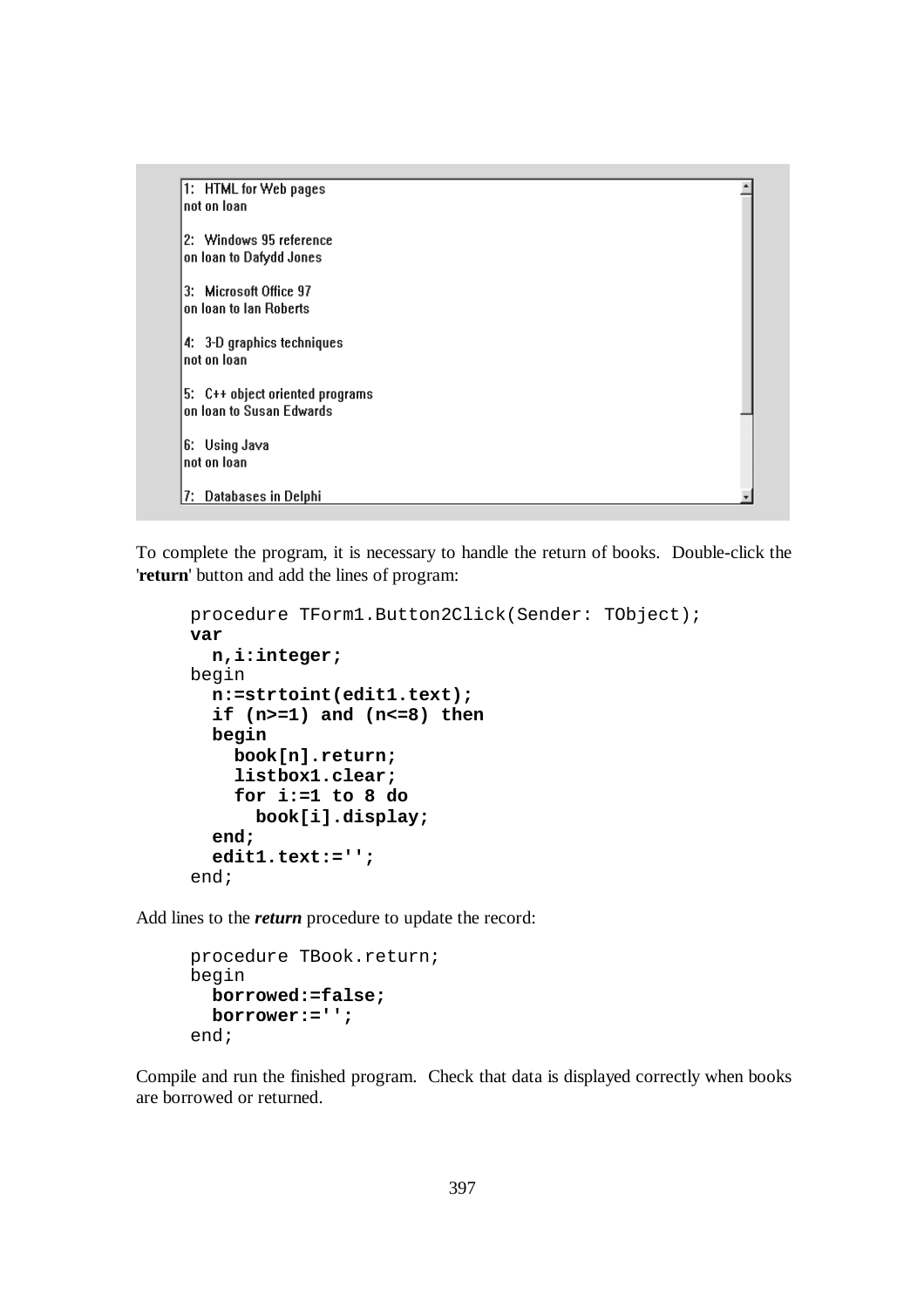For our second program using object oriented methods, we will look at a more complicated problem where more than one kind of object is required:

Theatre bookings

A theatre requires a computer program to record the seat bookings for a play. The theatre has 8 rows each containing 12 seats. Initially, all the seats are shown as unbooked.

It should be possible to enter the number of the row and the quantity of seats required, and the computer will make the booking if sufficient seats are available.

(To keep the program as simple as possible, we will not worry about the cancellation of bookings.)

Begin the program by setting up a directory THEATRE and save a Delphi project into it. Use the Object Inspector to **maximize** the *Form*, and drag the Form grid to nearly fill the screen.

Remember that objects can be any kind of building blocks which help towards solving the problem, so in this case we might choose to set up a '**seat**' object. Before starting the programming, we draw an *object structure diagram* for a seat:

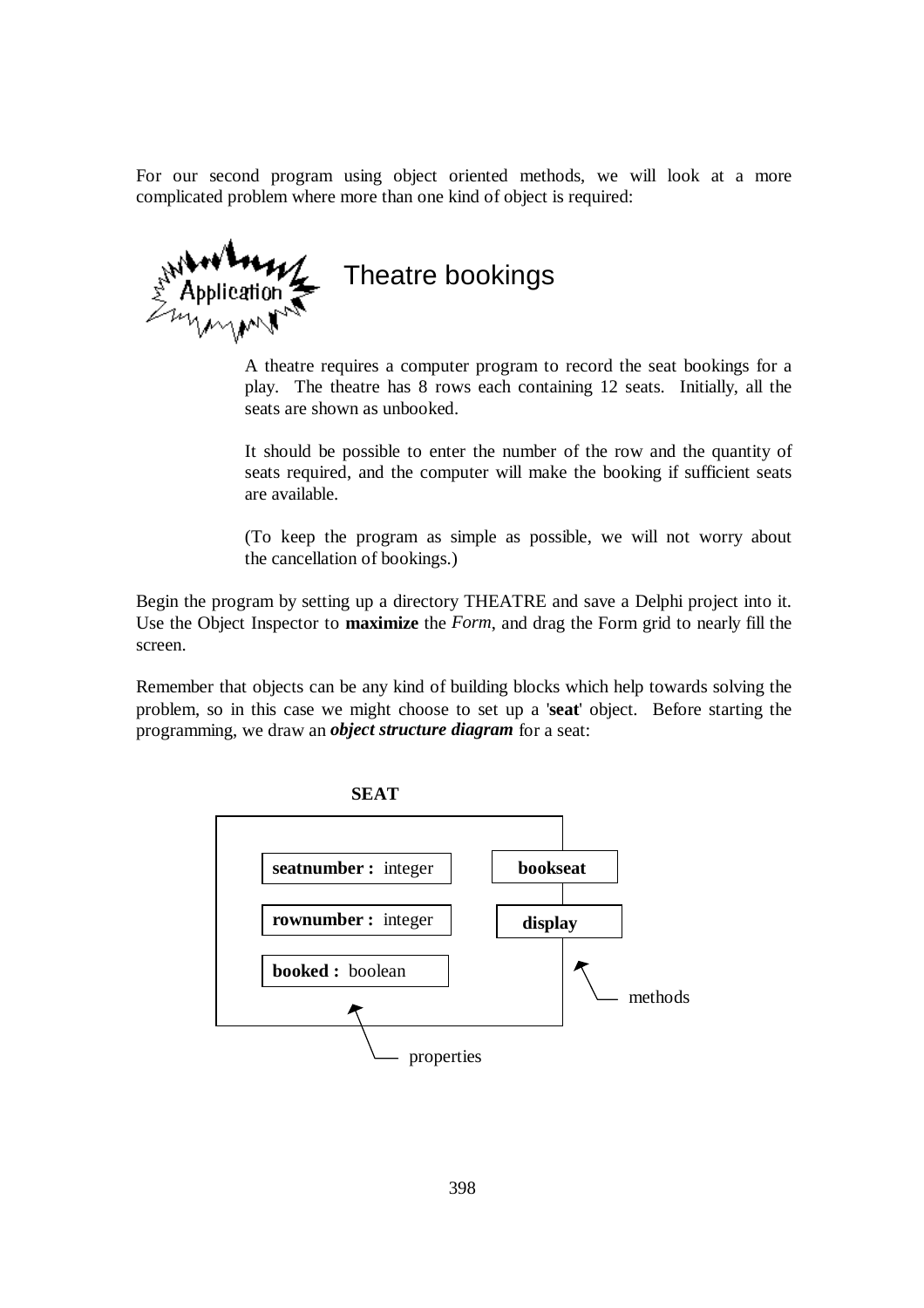The important *properties* for a seat are:

- The **seat number**, which allows us to identify a particular seat in the row.
- The **row number** in which the seat is situated
- Whether or not the seat is **booked.**

To operate the booking system, we will need *methods* which can:

- **Book** the **seat**.
- **Display** the seat booking information on screen.

We need to write a class definition for the object. Do this below the '**type**' heading near the top of *Unit 1*:

```
type 
   TSeat = class(TObject) 
     seatnumber:integer; 
     rownumber:integer; 
     booked:boolean; 
     procedure bookseat; 
     procedure display; 
   end; 
   TForm1 = class(TForm) 
           ........
```
Add empty procedures below the *implementation* heading. We will return later to complete these:

```
implementation 
\{SR * .DFM\}procedure TSeat.bookseat; 
begin 
end; 
procedure TSeat.display; 
begin 
end;
```
Notice that each procedure heading includes '**TSeat**' to show that it belongs to the '**seat**' object.

We will begin by setting up and testing a single seat object - once this is working correctly, we can add further seats to make up the complete theatre. Allocate a variable name under the *var* heading:

```
var 
   Form1: TForm1; 
   seat: TSeat;
```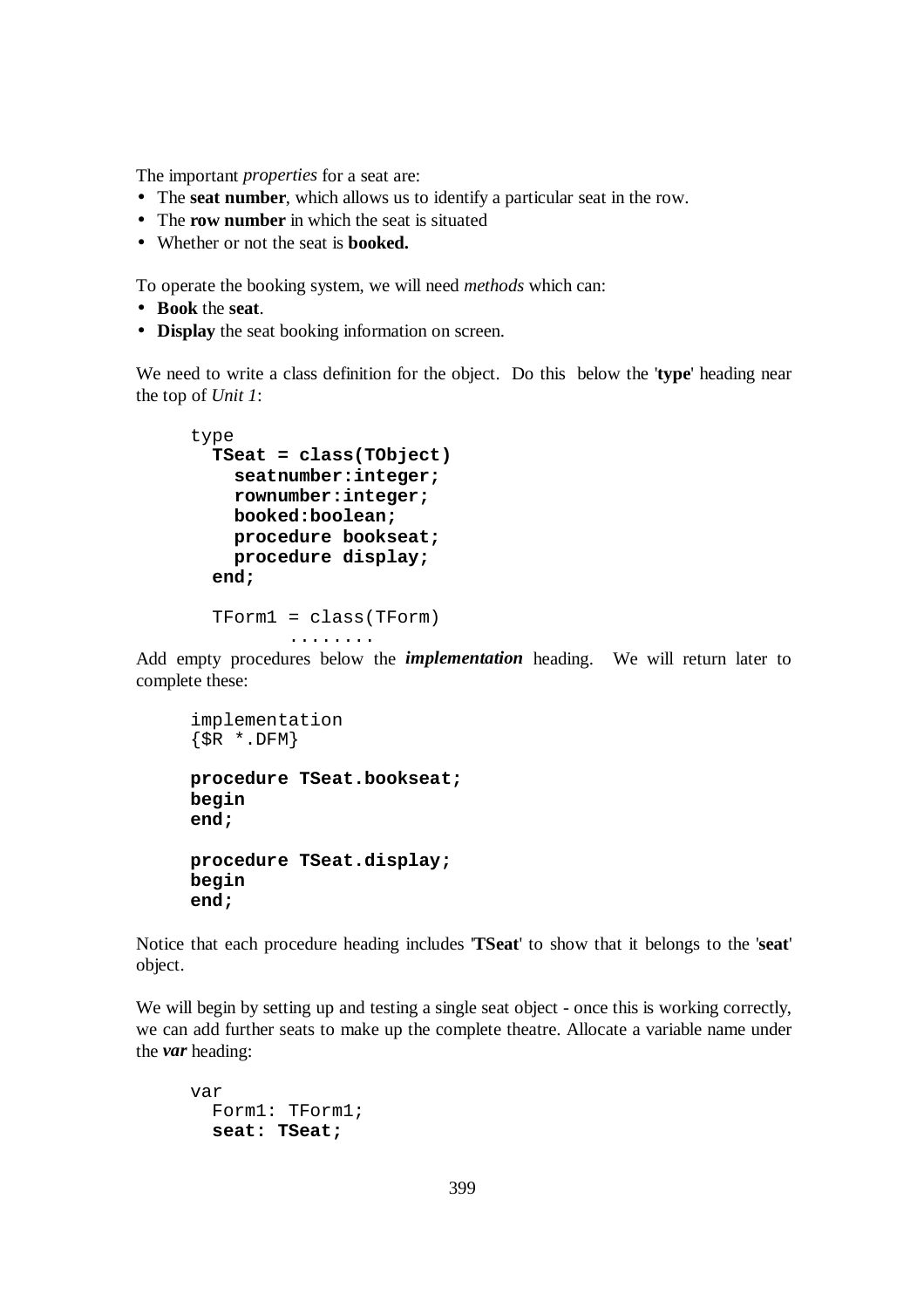We can now turn our attention to the screen display. As a neat way of showing the bookings, we could draw a plan of the theatre. Booked seats can be coloured red and unbooked seats coloured green. Bring the Form1 window to the front, then add an *Image box* as shown below. Set the **height** property to **400** and the **width** property to **600**.

Put a *Button* below the image box and give this the caption '**book seat**':



Double-click the Form grid outside the image box to produce an OnCreate procedure. Add lines of program which will draw a white background for the theatre plan and add a rectangle to show the position of the stage:

```
procedure TForm1.FormCreate(Sender: TObject); 
      begin 
         with image1.canvas do 
         begin 
            brush.color:=clWhite; 
            rectangle(0,0,600,400); 
            rectangle(100,20,500,60); 
            textout(280,30,'stage'); 
         end; 
      end; \triangle Form 1
                                  stage
```
 $-15$   $\times$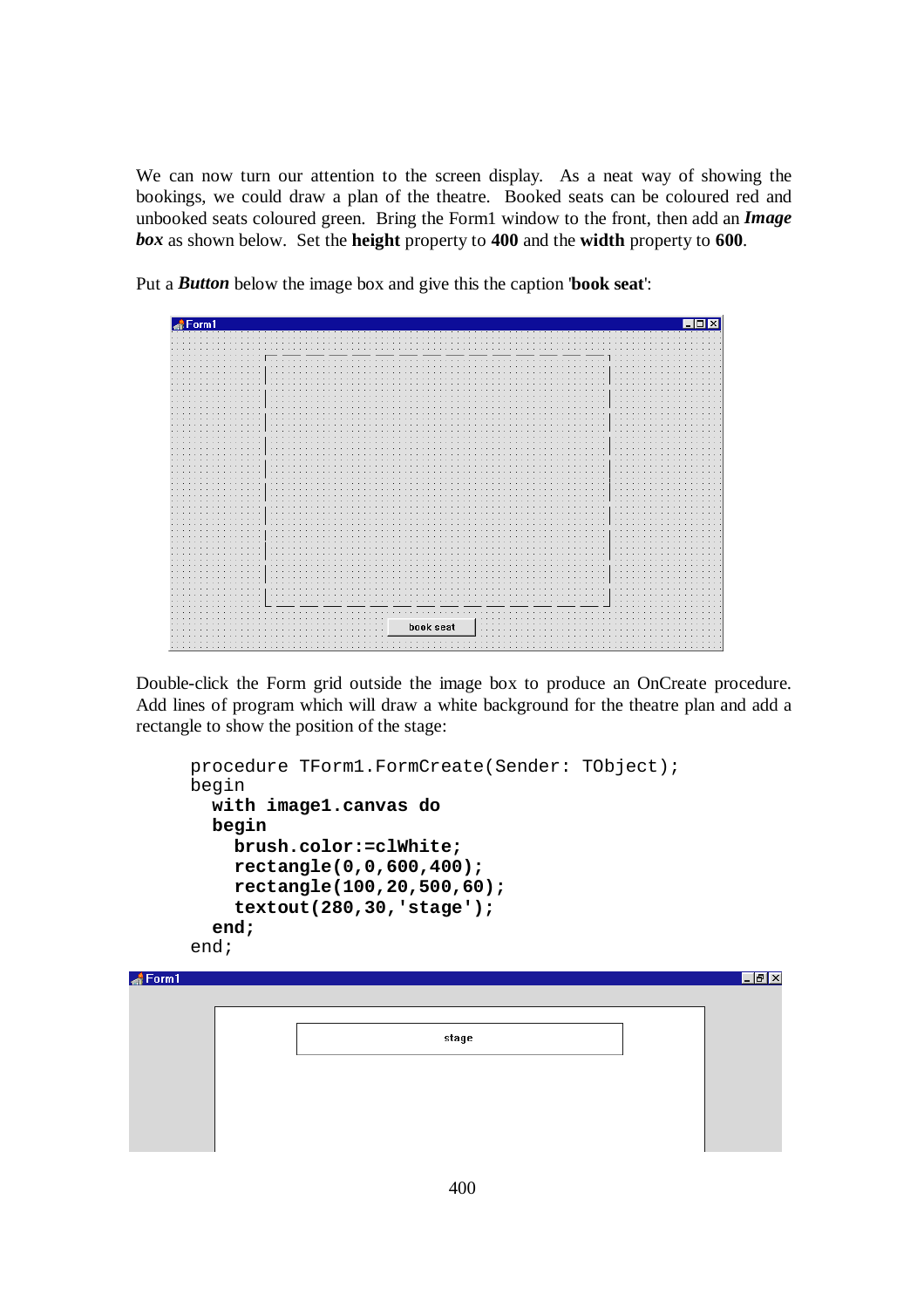Compile and run the program to test the display, then return to the Delphi editing screen.

We can now initialise and display the seat. Add lines to the **OnCreate** event handler:

```
procedure TForm1.FormCreate(Sender: TObject); 
begin 
   with image1.canvas do 
   begin 
     brush.color:=clWhite; 
     rectangle(0,0,600,400); 
     rectangle(100,20,500,60); 
     textout(280,30,'stage'); 
   end; 
   seat:=TSeat.create; 
                                          ADD<sup>-</sup>
   seat.seatnumber:=1; 
                                          THIS
   seat.rownumber:=1; 
   seat.booked:=false; 
   seat.display; 
end;
```
Return to the TSeat.display procedure and add the lines:

```
procedure TSeat.display; 
var 
   xpos,ypos:integer; 
begin 
   with Form1.image1.canvas do 
   begin 
     if booked then 
       brush.color:=clRed 
     else 
       brush.color:=clLime; 
     xpos:=100+seatnumber*30; 
     ypos:=70+rownumber*30; 
     rectangle(xpos,ypos,xpos+20,ypos+20); 
   end; 
end;
```
The first section of the procedure sets the colour code for the seat - red if booked and green if unbooked:

> **if booked then brush.color:=clRed else brush.color:=clLime;**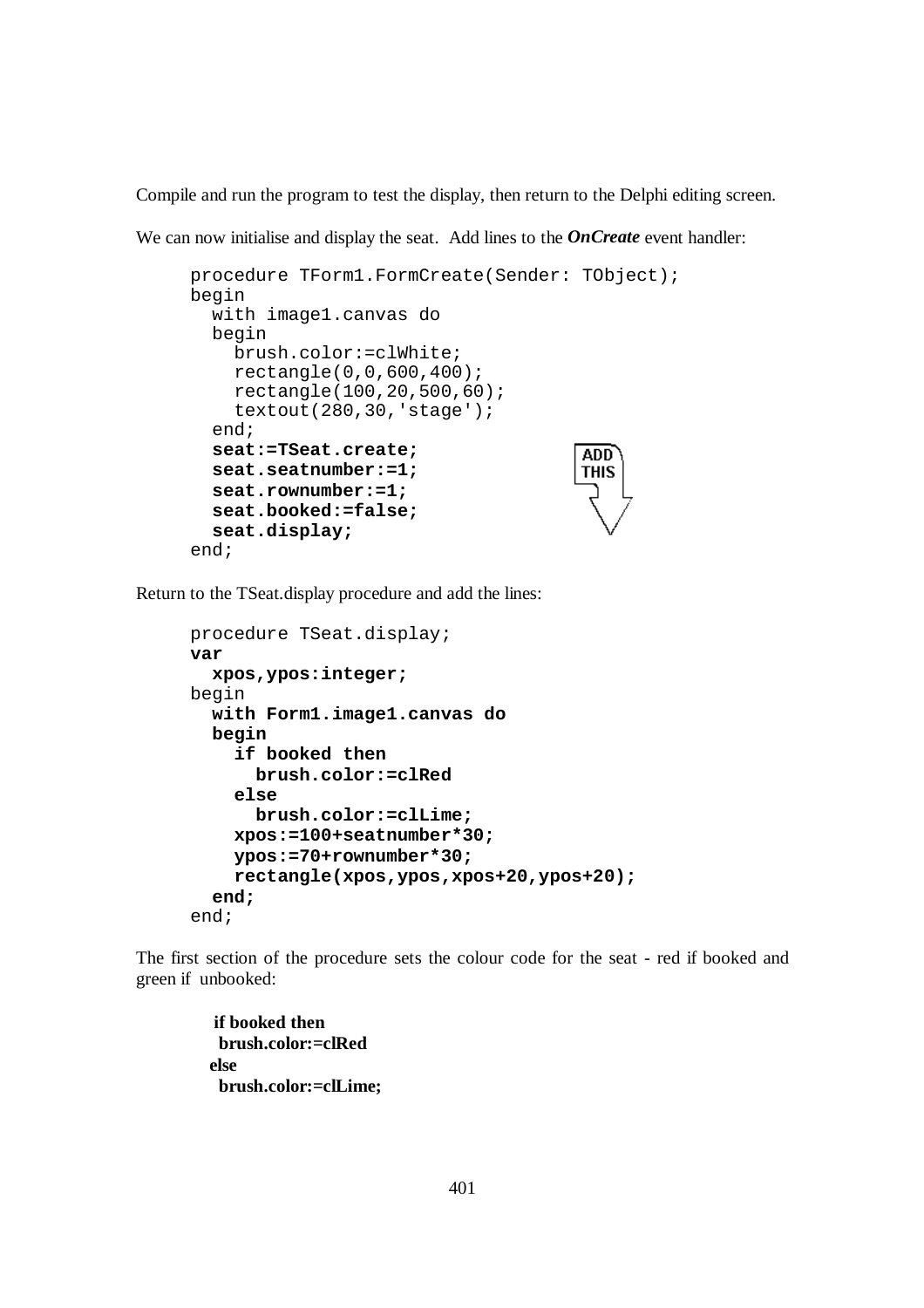We then use the seat number and row to calculate a suitable position to display this seat on the plan of the theatre:

```
 xpos:= 100 + seatnumber*30; 
 ypos:= 70 + rownumber*30;
```
Finally, we plot a rectangle to represent the seat:

```
 rectangle(xpos,ypos,xpos+20,ypos+20);
```
Compile and run the program. A green rectangle should appear, indicating that initially the seat is not booked:

| $\triangle$ Form 1 |       | $\Box B$ $\times$ |
|--------------------|-------|-------------------|
|                    | stage |                   |
|                    |       |                   |
|                    |       |                   |
|                    |       |                   |

Return to the Delphi editing screen. Double-click the '**book seat**' button to create an event handler. Add lines to call the *method* which books the seat, then the *method* which redisplays it on the theatre plan:

```
procedure TForm1.Button1Click(Sender: TObject); 
begin 
   seat.bookseat; 
   seat.display; 
end;
```
Add a line to the **TSeat.bookseat** procedure to change the *booked* variable to true:

```
procedure TSeat.bookseat; 
begin 
   booked:=true; 
end;
```
Compile and run the program again. This time click the '**book seat**' button and the rectangle representing the seat should change to red. (In this example program we will not worry about cancelling bookings, but an option to do this would be needed in a complete booking system.)

We have produced and tested a single seat object. A convenient way to move forward now is to define an object called '**row**' which is made up of 12 seats. An *object structure diagram* for **row** is given below: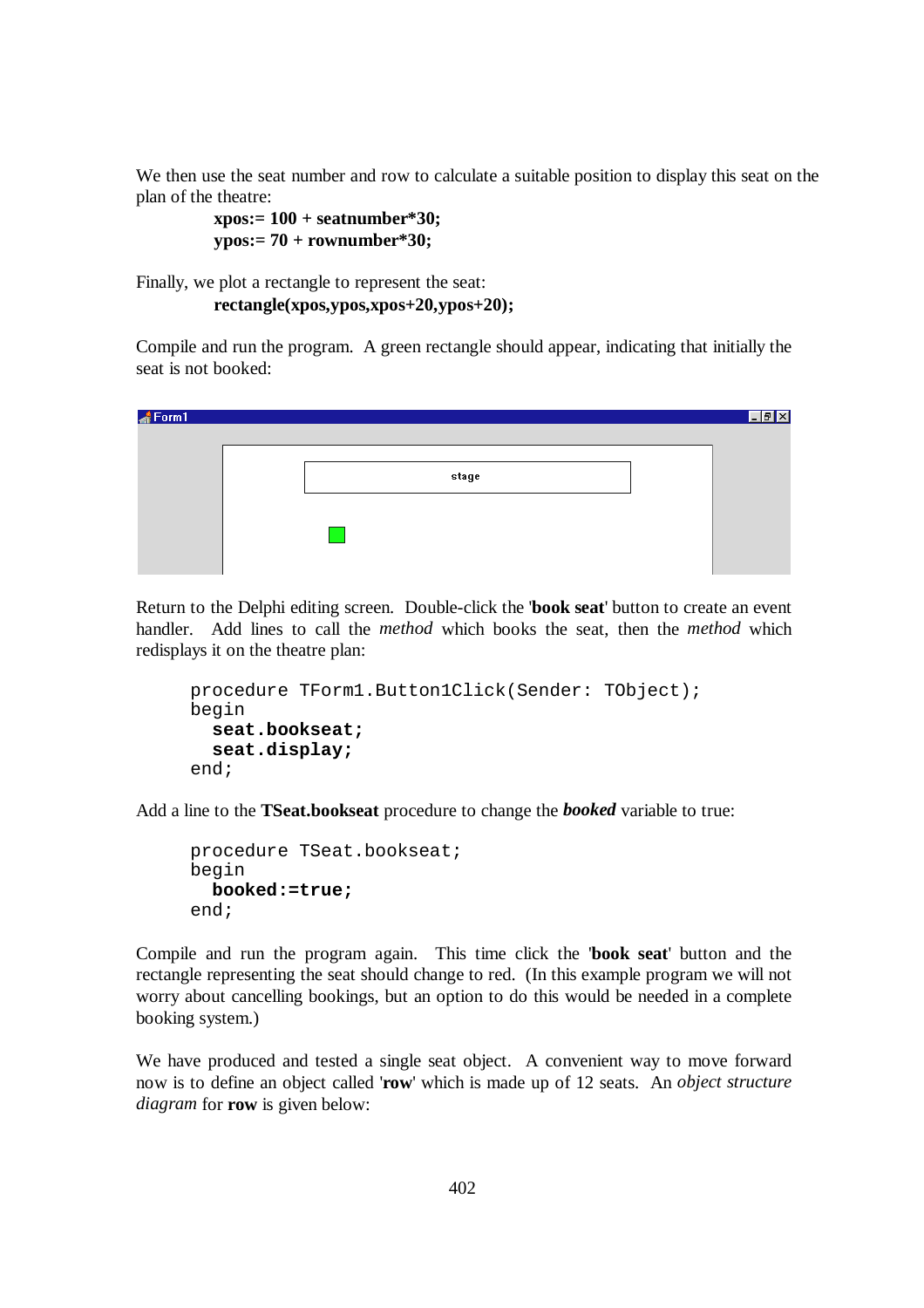

The *properties* of a **row** are:

- Its **number**, which tells us how far back it is situated in the theatre.
- The group of **12 seats** which make up the row, some of which may be booked and others unbooked.

The *methods* we will require are:

- A procedure to book a group of seats in the row (if sufficient are available).
- A procedure to display the row of seats on the theatre plan, colour coded to show whether or not they are booked.

Add a class definition for the *row* object below the **TSeat** definition**:**

```
 TRow = class(TObject) 
   rownumber:integer; 
    seat:array[1..12] of TSeat; 
   procedure bookseats; 
   procedure display; 
 end; 
 TForm1 = class(TForm) 
      ..........
```
Go to the **var** heading. Delete the entry for **seat** and replace this with **row**. Seats are now part of the **row** object and do not need to be shown as separate variables:

```
var 
   Form1: TForm1; 
   row: TRow;
```
Modify the **FormCreate** procedure as shown below:

```
procedure TForm1.FormCreate(Sender: TObject); 
var 
   n:integer;
```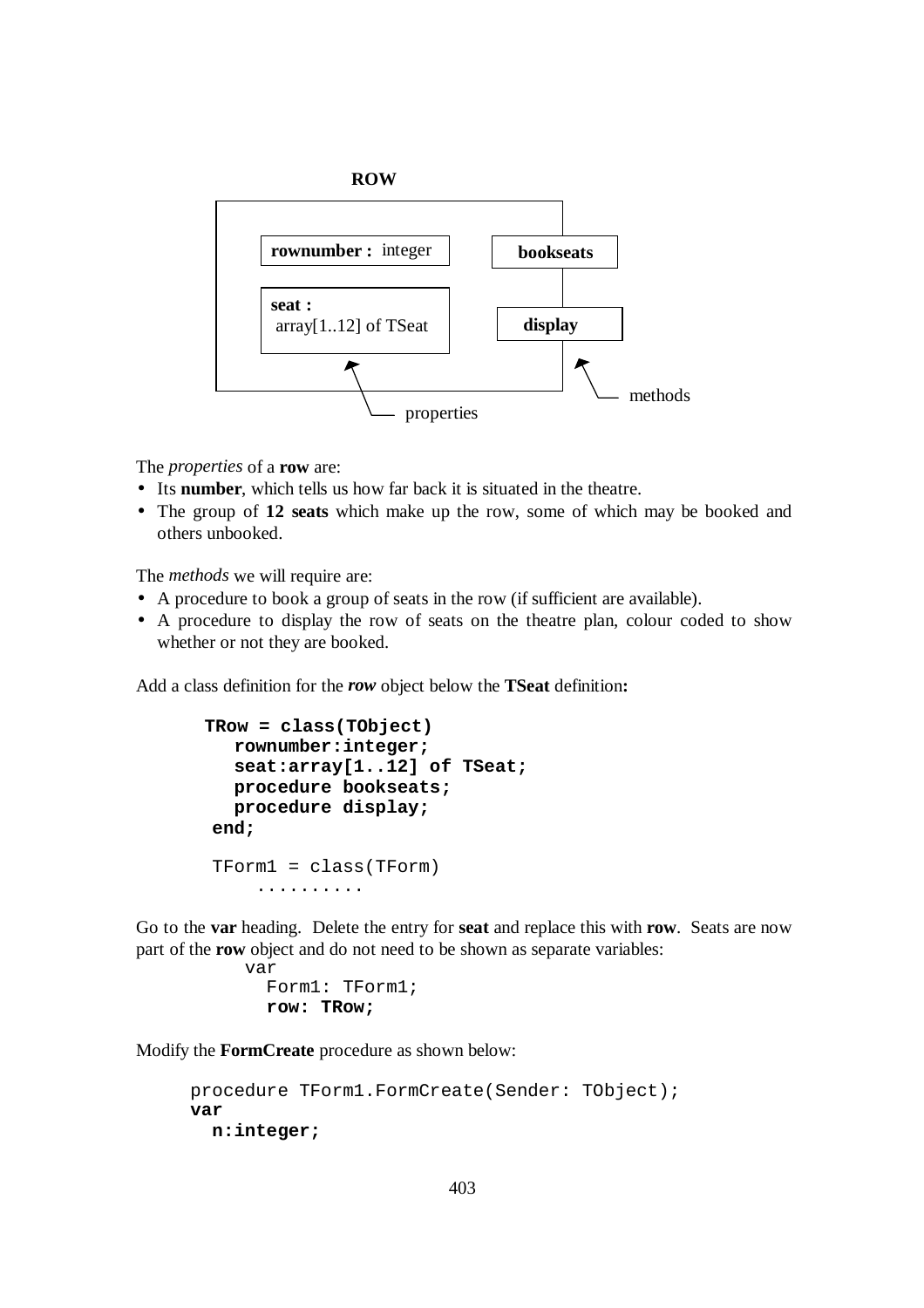```
begin 
   with image1.canvas do 
   begin 
     brush.color:=clWhite; 
     rectangle(0,0,600,400); 
     rectangle(100,20,500,60); 
     textout(280,30,'stage'); 
   end; 
   row:=TRow.create; 
   row.rownumber:=1; 
   for n:=1 to 12 do 
   begin 
     row.seat[n]:=TSeat.create; 
     row.seat[n].seatnumber:=n; 
     row.seat[n].rownumber:=1; 
     row.seat[n].booked:=false; 
   end; 
   row.display; 
end;
```
The purpose of these changes are to initialise *all* the seats in row 1. The loop allocates the seat numbers, and sets each seat to be unbooked. We finally call the **display** method to plot the seats on the theatre plan.

Set up a blank procedure for the **TRow.bookseats** method:

```
procedure TRow.bookseats; 
begin 
end;
```
Delete the lines from the '**book seat**' button click procedure, leaving just the heading and the begin...end pair. We will come back to complete this procedure later:

```
procedure TForm1.Button1Click(Sender: TObject); 
begin 
end;
```
We can now add the **TRow.display** method to plot the seats on the theatre plan. This makes use of the procedure we wrote earlier to display a single seat, but calls this 12 times:

```
procedure TRow.display; 
var 
   i:integer; 
begin 
   for i:=1 to 12 do 
     seat[i].display; 
end;
```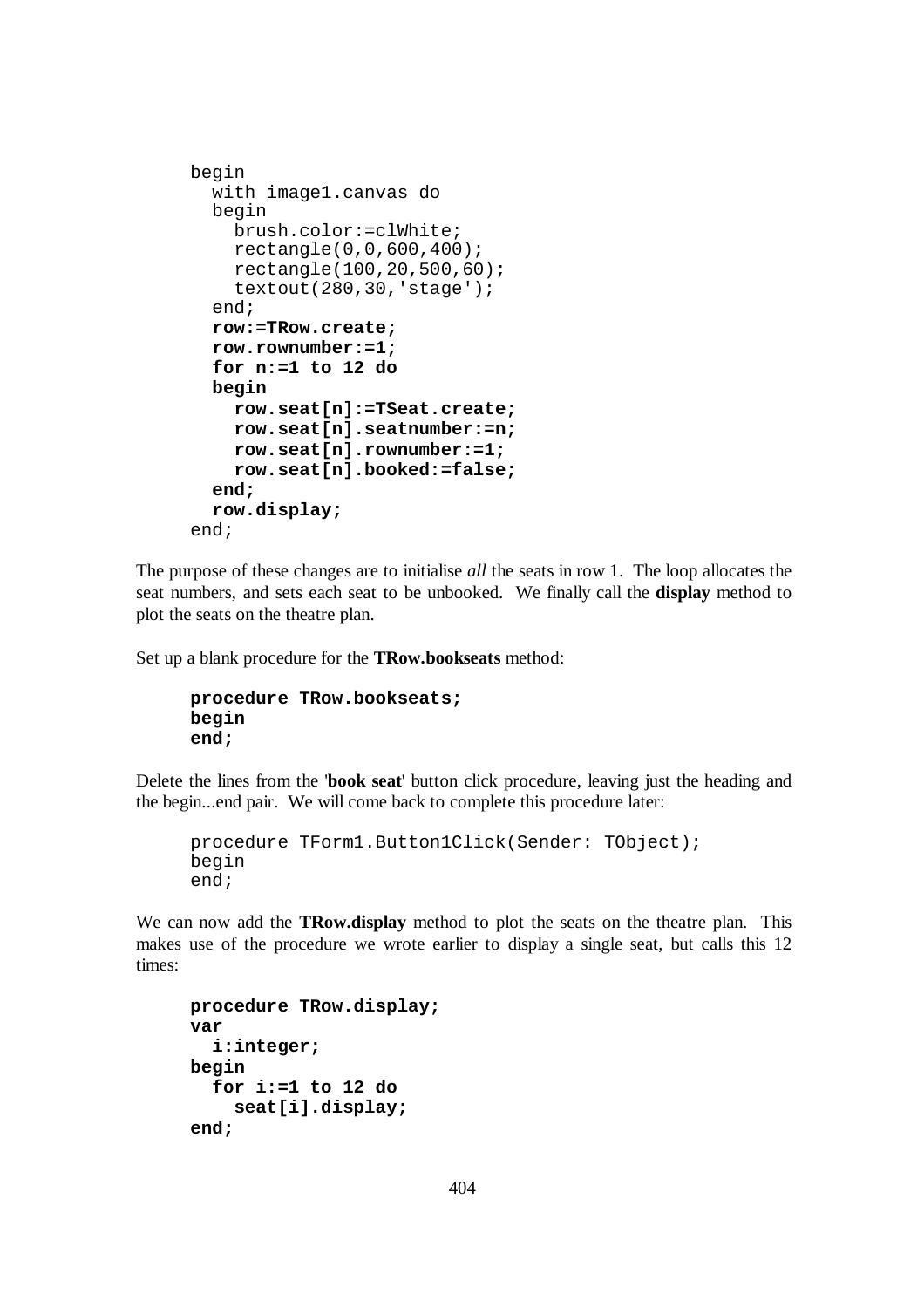Compile and run the program. A complete row of 12 seats should now be displayed. All will be coloured green as they are initially unbooked:

| $\triangle$ Form1 |             | <b>x</b> |
|-------------------|-------------|----------|
|                   | stage       |          |
|                   | 88888888888 |          |
|                   |             |          |

It would be useful to also display the row number on the plan. To do this, return to the Delphi editing screen and add lines to the **TRow.display** procedure:

| procedure TRow.display;               |
|---------------------------------------|
| var                                   |
| i, ypos: integer;                     |
| textline:string;                      |
| begin                                 |
| textline:='Row '+inttostr(rownumber); |
| $ypos:=74+rownumber*30;$              |
| with Form1.image1.canvas do           |
| begin                                 |
| brush.color:=clWhite;                 |
| textout(30, ypos, textline);          |
| end;                                  |
| for i:=1 to 12 do                     |
| seat[i].display;                      |
| end;                                  |

Compile and run the program. The row number should now appear:

| $\triangle$ Form1 |       |           |  |
|-------------------|-------|-----------|--|
|                   |       |           |  |
|                   |       | stage     |  |
|                   |       |           |  |
|                   | Row 1 | <u>. </u> |  |
|                   |       |           |  |

Return to the Delphi editing screen. We must now devise a way to enter bookings. Add an *edit box* to the Form, and a *label* alongside with the caption '**number of seats**'. Change the caption on the *button* to '**book seats**':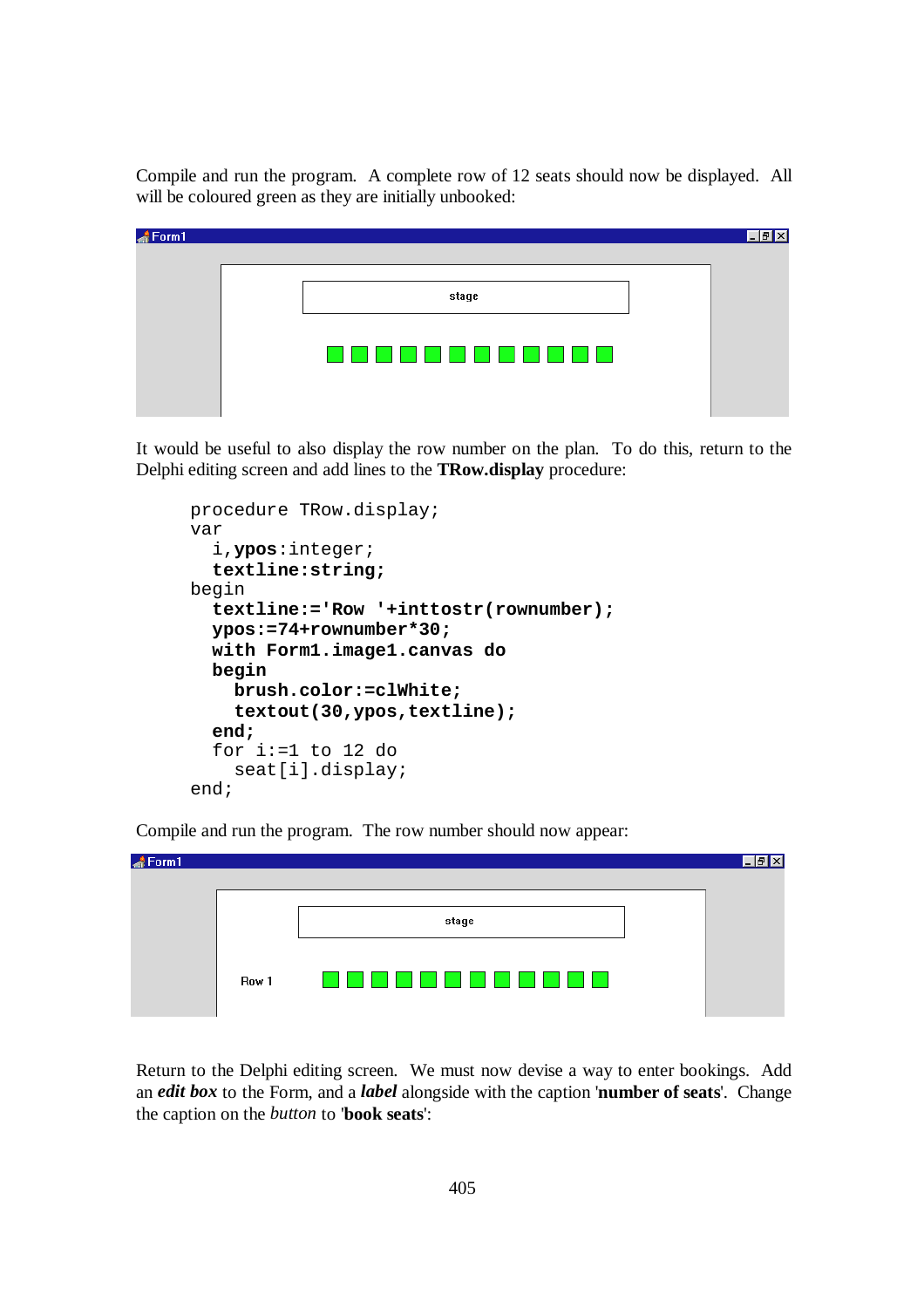|  |  |  |  | . |  |  |  |  |  |  |  |  |  |  |  |  |  |  |   |  |  |   |  |  |  |  |  |  |  |  |  |  |  |  |  |  |
|--|--|--|--|---|--|--|--|--|--|--|--|--|--|--|--|--|--|--|---|--|--|---|--|--|--|--|--|--|--|--|--|--|--|--|--|--|
|  |  |  |  |   |  |  |  |  |  |  |  |  |  |  |  |  |  |  |   |  |  |   |  |  |  |  |  |  |  |  |  |  |  |  |  |  |
|  |  |  |  |   |  |  |  |  |  |  |  |  |  |  |  |  |  |  |   |  |  |   |  |  |  |  |  |  |  |  |  |  |  |  |  |  |
|  |  |  |  |   |  |  |  |  |  |  |  |  |  |  |  |  |  |  |   |  |  |   |  |  |  |  |  |  |  |  |  |  |  |  |  |  |
|  |  |  |  |   |  |  |  |  |  |  |  |  |  |  |  |  |  |  |   |  |  |   |  |  |  |  |  |  |  |  |  |  |  |  |  |  |
|  |  |  |  |   |  |  |  |  |  |  |  |  |  |  |  |  |  |  |   |  |  |   |  |  |  |  |  |  |  |  |  |  |  |  |  |  |
|  |  |  |  |   |  |  |  |  |  |  |  |  |  |  |  |  |  |  |   |  |  |   |  |  |  |  |  |  |  |  |  |  |  |  |  |  |
|  |  |  |  |   |  |  |  |  |  |  |  |  |  |  |  |  |  |  |   |  |  |   |  |  |  |  |  |  |  |  |  |  |  |  |  |  |
|  |  |  |  |   |  |  |  |  |  |  |  |  |  |  |  |  |  |  |   |  |  |   |  |  |  |  |  |  |  |  |  |  |  |  |  |  |
|  |  |  |  |   |  |  |  |  |  |  |  |  |  |  |  |  |  |  |   |  |  |   |  |  |  |  |  |  |  |  |  |  |  |  |  |  |
|  |  |  |  |   |  |  |  |  |  |  |  |  |  |  |  |  |  |  |   |  |  |   |  |  |  |  |  |  |  |  |  |  |  |  |  |  |
|  |  |  |  |   |  |  |  |  |  |  |  |  |  |  |  |  |  |  |   |  |  |   |  |  |  |  |  |  |  |  |  |  |  |  |  |  |
|  |  |  |  |   |  |  |  |  |  |  |  |  |  |  |  |  |  |  |   |  |  |   |  |  |  |  |  |  |  |  |  |  |  |  |  |  |
|  |  |  |  |   |  |  |  |  |  |  |  |  |  |  |  |  |  |  |   |  |  |   |  |  |  |  |  |  |  |  |  |  |  |  |  |  |
|  |  |  |  |   |  |  |  |  |  |  |  |  |  |  |  |  |  |  |   |  |  |   |  |  |  |  |  |  |  |  |  |  |  |  |  |  |
|  |  |  |  |   |  |  |  |  |  |  |  |  |  |  |  |  |  |  |   |  |  | . |  |  |  |  |  |  |  |  |  |  |  |  |  |  |
|  |  |  |  |   |  |  |  |  |  |  |  |  |  |  |  |  |  |  | . |  |  |   |  |  |  |  |  |  |  |  |  |  |  |  |  |  |
|  |  |  |  |   |  |  |  |  |  |  |  |  |  |  |  |  |  |  |   |  |  | . |  |  |  |  |  |  |  |  |  |  |  |  |  |  |
|  |  |  |  |   |  |  |  |  |  |  |  |  |  |  |  |  |  |  |   |  |  |   |  |  |  |  |  |  |  |  |  |  |  |  |  |  |
|  |  |  |  |   |  |  |  |  |  |  |  |  |  |  |  |  |  |  |   |  |  |   |  |  |  |  |  |  |  |  |  |  |  |  |  |  |
|  |  |  |  |   |  |  |  |  |  |  |  |  |  |  |  |  |  |  |   |  |  |   |  |  |  |  |  |  |  |  |  |  |  |  |  |  |
|  |  |  |  |   |  |  |  |  |  |  |  |  |  |  |  |  |  |  |   |  |  |   |  |  |  |  |  |  |  |  |  |  |  |  |  |  |

Double-click the edit box to produce an event handler. Add lines of program to record the number of seats wanted:

```
procedure TForm1.Edit1Change(Sender: TObject); 
begin 
   if edit1.text='' then 
     wanted:=0 
   else 
     wanted:=strtoint(edit1.text); 
end;
```
Add the variable '**wanted**' to the *Public declarations* section:

```
public 
     { Public declarations } 
     wanted:integer;
```
Compile and run the program. Check that the edit box is error trapped to accept only integer numbers, then return to the Delphi editing screen.

Double-click the 'book seats' button to show the event handler, then add the program lines:

```
procedure TForm1.Button1Click(Sender: TObject); 
var 
   count,i:integer; 
begin 
   count:=0; 
   for i:=1 to 12 do 
   begin 
     if row.seat[i].booked=false then 
        count:=count+1; 
   end; 
   if count>=wanted then 
   begin 
     count:=0; 
    i := 0; repeat 
        i:=i+1;
```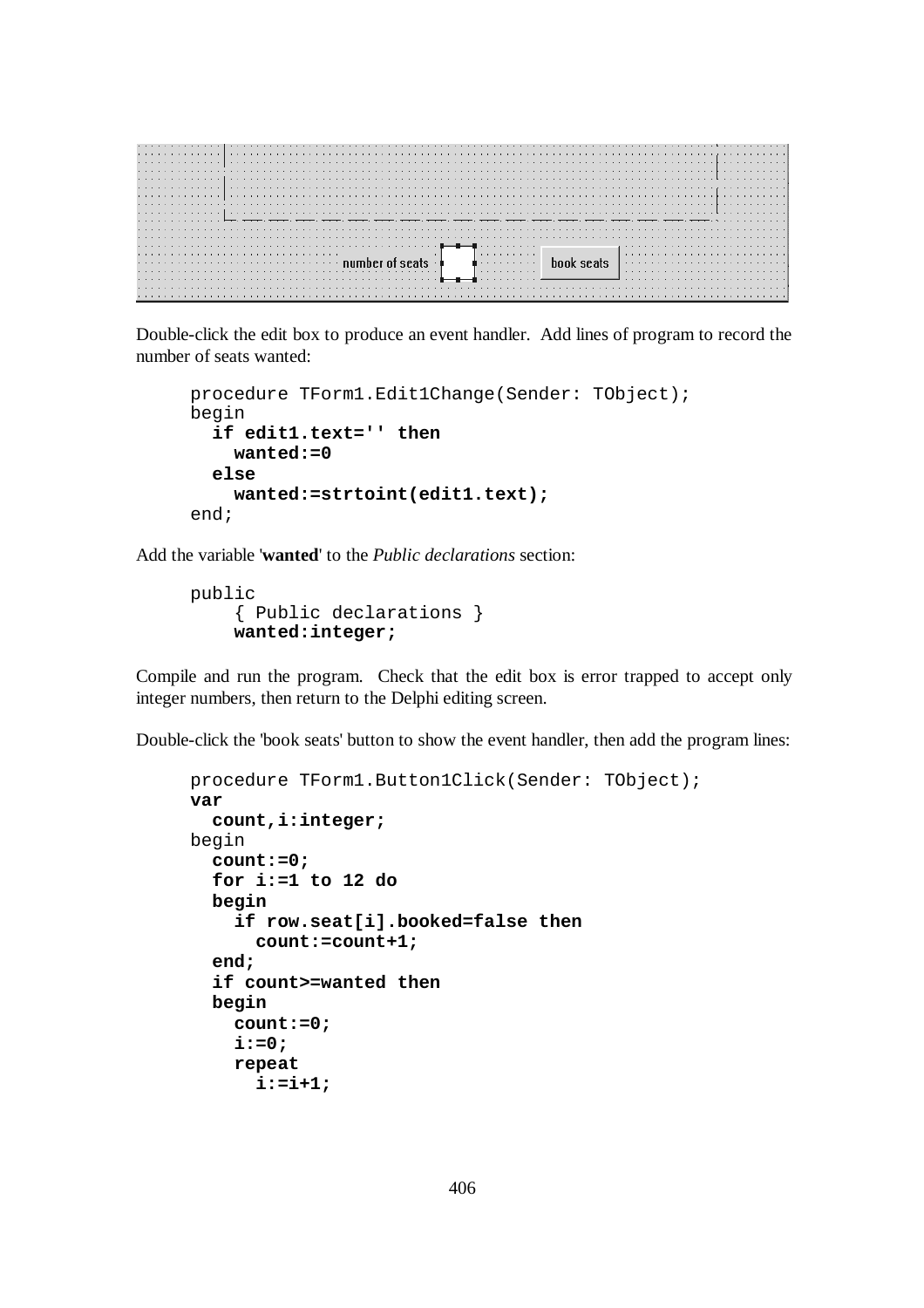```
 if row.seat[i].booked=false then 
        begin 
          row.seat[i].booked:=true; 
          count:=count+1; 
        end; 
     until count=wanted; 
     row.display; 
   end; 
end;
```
This procedure can be explained using an algorithm progressive refinement sequence. The basic tasks to be carried out are:

- 1. check if sufficient seats are available
- 2. IF sufficient seats THEN
- 3. make the booking
- 4. redisplay the theatre plan
- 5. END IF

Step 1 can be further refined:

- 1.1 set *count* to zero
- 1.2 LOOP for each of the 12 seats
- 1.3 IF the current seat is not booked THEN
- 1.4 add 1 to *count*
- 1.5 END IF
- 1.6 END LOOP

At the end of step 1, *count* will tell us how many seats in the row are not booked. This can then be compared to the number of seats wanted by the customer. If there are sufficient seats available, we move on to step 3 to make the booking.

Step 3 can be shown in more detail:

- 3.1 set *count* to zero {this will record the number of seats we book}
- 3.2 set a pointer to zero {this pointer will move along the row

as each seat is being checked}

3.3 LOOP

- 3.4 move the pointer forward by 1
- 3.5 IF the seat at the current pointer position is not booked THEN
- 3.6 book the seat
- 3.7 add 1 to *count*
- 3.8 END IF
- 3.9 UNTIL *count* is equal to the number of seats required

Compile and run the program. Use a test sequence to check that the seat booking procedure works correctly. For example, make the following sequence of entries:

> 1 seat wanted booking accepted 3 seats wanted booking accepted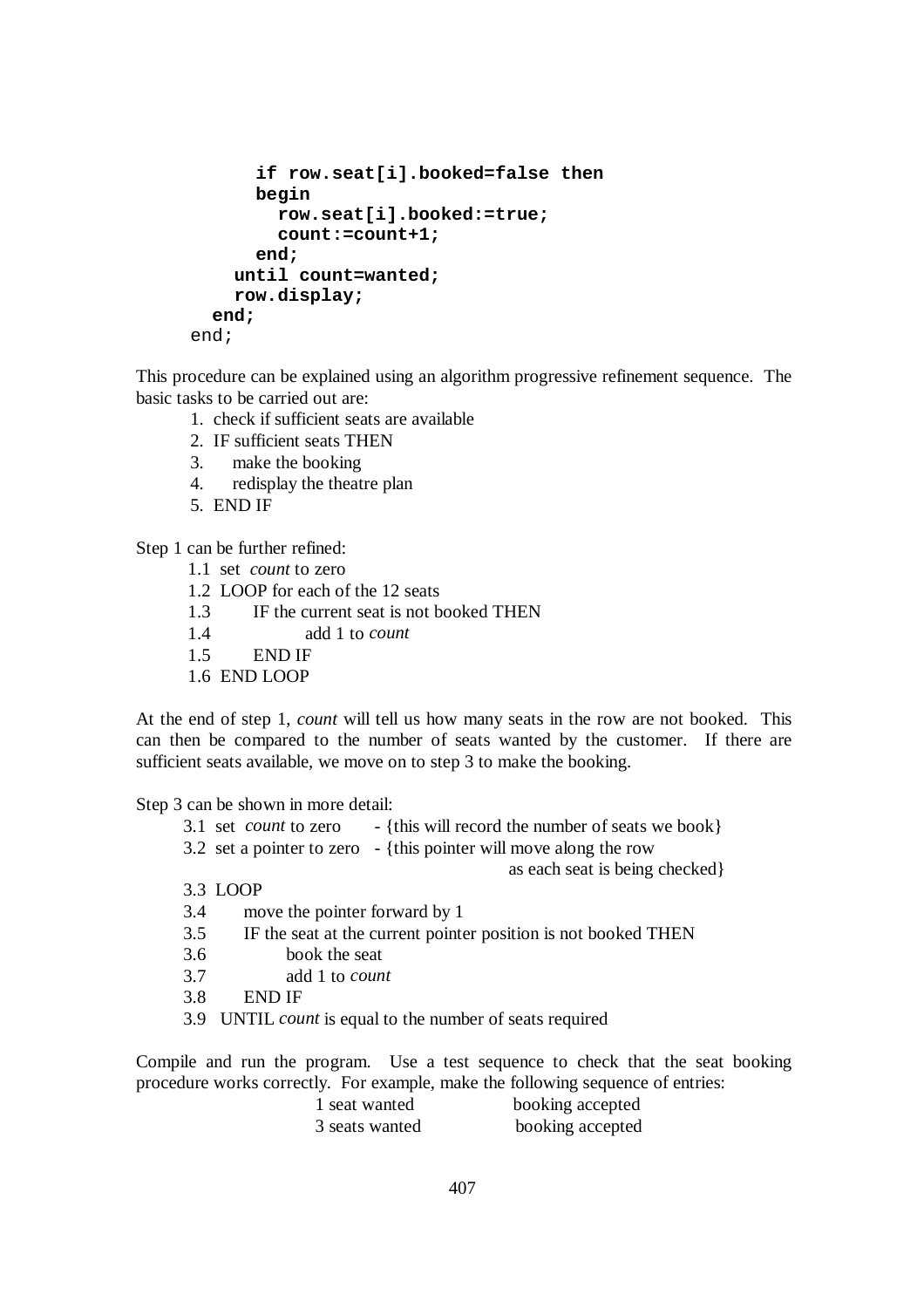|  | 5 seats wanted |
|--|----------------|
|  | 4 seats wanted |
|  | 2 seats wanted |

booking accepted booking not possible booking accepted

When you are convinced that the program works correctly, return to the Delphi editing screen.

At present the computer just ignores booking requests if there are not enough seats available. It would be better to display a message for the user. Add a *panel* to the form. Use the *object inspector* for the panel to set the **visible** property to **false**, and blank out the caption.

|       |                                   |            | ٠            |
|-------|-----------------------------------|------------|--------------|
|       | Sorry, not enough seats available | continue   | $\bullet$    |
|       |                                   |            |              |
|       |                                   |            | ٠            |
|       |                                   |            |              |
|       |                                   |            | $\mathbf{r}$ |
|       |                                   |            |              |
|       |                                   |            |              |
|       |                                   |            |              |
|       |                                   |            |              |
|       |                                   |            |              |
|       |                                   |            |              |
|       |                                   |            |              |
|       |                                   |            |              |
|       |                                   |            |              |
|       |                                   |            |              |
|       |                                   |            |              |
|       |                                   |            |              |
|       | $\sim$ $\sim$<br>$\cdots$         |            |              |
| 19.19 | <b>Service State</b><br>$\cdots$  |            |              |
|       | ts                                | book seats |              |
|       |                                   |            |              |
|       |                                   |            |              |

Add a *label* with the caption '**Sorry, not enough seats available**', and a *button* with the caption '**continue**'.

Double-click the '**continue**' button to create an event handler and add the lines:

```
procedure TForm1.Button2Click(Sender: TObject); 
begin 
   panel1.visible:=false; 
   button1.enabled:=true; 
end;
```
Return to the '**book seats**' buutton click procedure and add an '**else**' condition to display the panel if a booking cannot be made: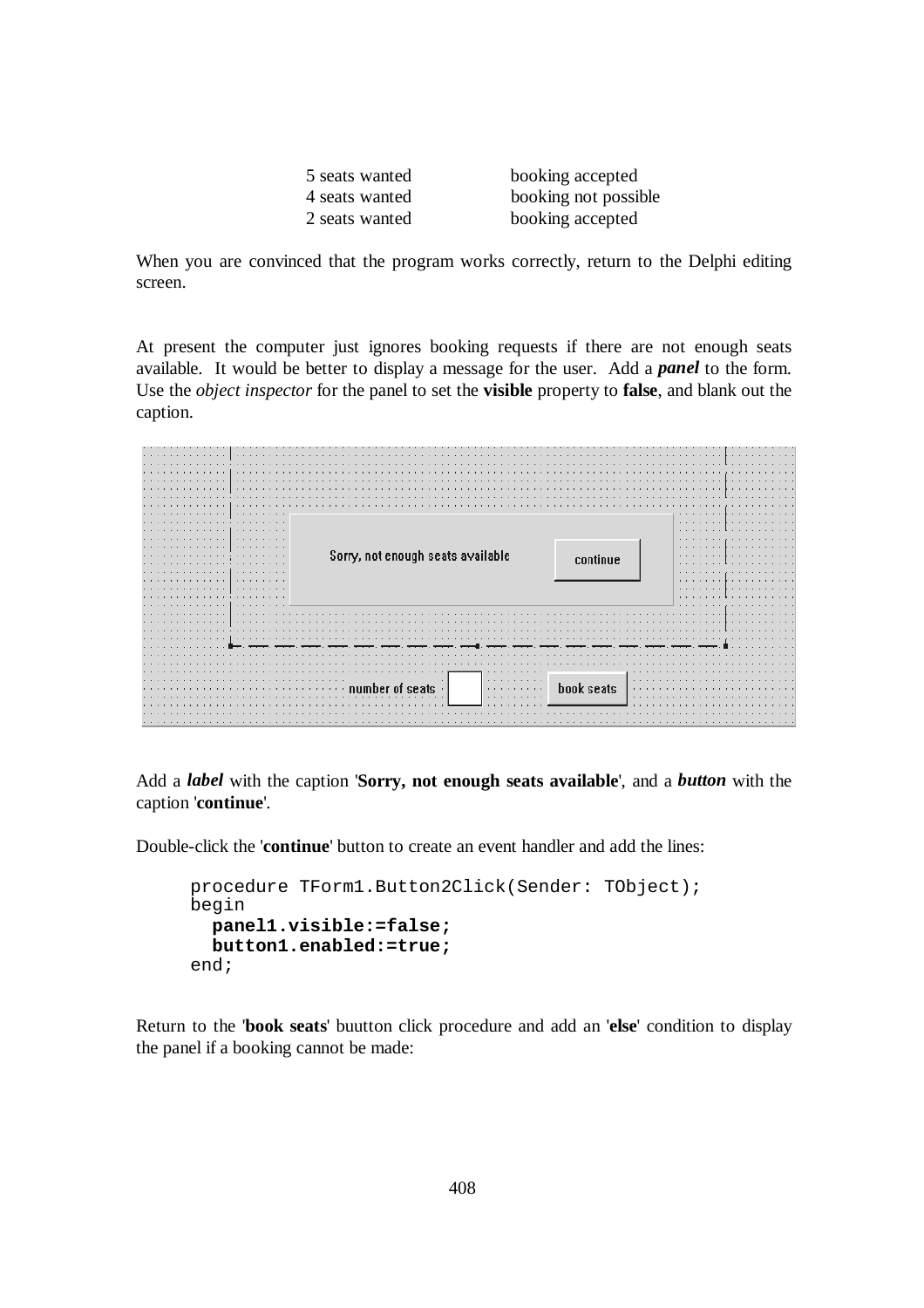```
procedure TForm1.Button1Click(Sender: TObject); 
var 
   count,i:integer; 
begin 
    ........ 
    if count>=wanted then 
    begin 
        ....... 
     row.display; 
   end 
   else 
   begin 
     button1.enabled:=false; 
     panel1.visible:=true; 
   end; 
end;
```
Compile and run the program. Make a booking for 4 seats, then try to book a further 9 seats. The panel and warning message should appear:

| Form1 |       |                                                                   | <b>EBX</b> |
|-------|-------|-------------------------------------------------------------------|------------|
|       |       |                                                                   |            |
|       |       | stage                                                             |            |
|       | Row 1 |                                                                   |            |
|       |       |                                                                   |            |
|       |       |                                                                   |            |
|       |       | Sorry, not enough seats available<br>$\mathop{\mathrm{continue}}$ |            |
|       |       |                                                                   |            |
|       |       | 9<br>number of seats<br>book seats                                |            |

Notice that the '**book seats**' button is *greyed out* until the panel is closed by the user.

The final step is to increase the number of rows of seats to 8 for the whole theatre. Go first to the *var* heading and change the **row** variable to an array: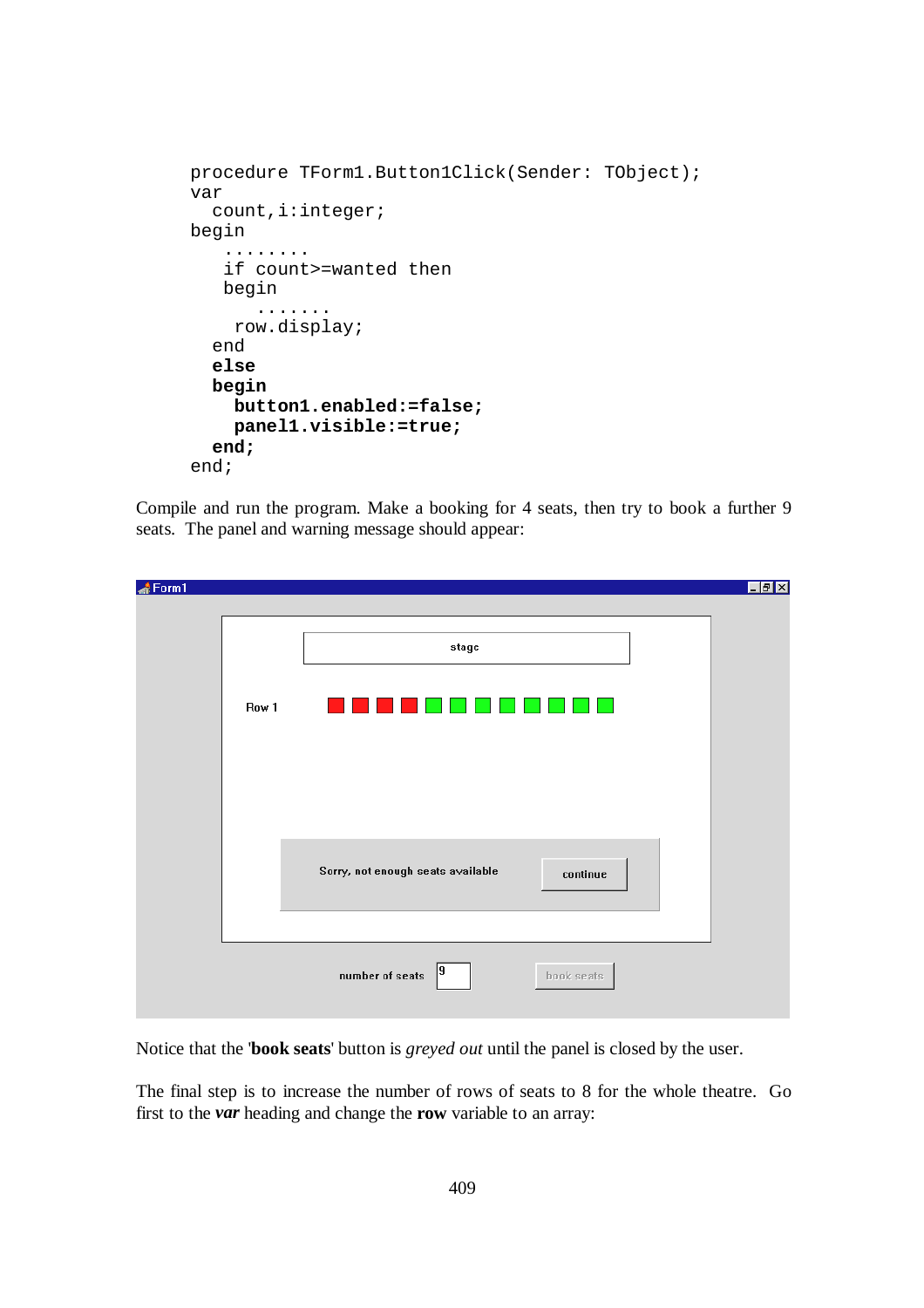```
var 
   Form1: TForm1; 
   row: array[1..8] of TRow;
```
Modify the FormCreate procedure by adding a loop to initialise all 8 rows of seats:

```
procedure TForm1.FormCreate(Sender: TObject); 
var 
   m,n:integer; 
begin 
   with image1.canvas do 
   begin 
 ...... 
     textout(280,30,'stage'); 
   end; 
   for m:=1 to 8 do 
   begin 
     row[m]:=TRow.create; 
     row[m].rownumber:=m; 
     for n:=1 to 12 do 
     begin 
       row[m].seat[n]:=TSeat.create; 
       row[m].seat[n].seatnumber:=n; 
       row[m].seat[n].rownumber:=m; 
       row[m].seat[n].booked:=false; 
     end; 
     row[m].display; 
   end; 
end;
```
To make bookings the user will need to give the number of the row, as well as the number of seats required. Go to the Form grid and add another *edit box* for this:

| $\cdots$<br>.<br>.                    |                                   |              |               |
|---------------------------------------|-----------------------------------|--------------|---------------|
|                                       |                                   |              |               |
|                                       |                                   |              |               |
| .                                     |                                   |              |               |
| .<br>.                                |                                   |              |               |
|                                       |                                   |              | $\cdots$<br>. |
| $\cdots$                              |                                   |              | $\cdots$      |
| $\cdots$<br>$\sim$ $\sim$<br>$\cdots$ |                                   |              | $\cdots$      |
| .<br>.<br>.                           |                                   |              | $\cdots$      |
|                                       | Sorry, not enough seats available |              | <b>ALC</b>    |
|                                       |                                   | continue     | $\cdots$      |
| .<br>$\cdot$ $\cdot$                  |                                   |              | $\cdots$      |
| $\cdot$ $\cdot$<br>.                  |                                   |              | .<br>.        |
| $\cdots$<br>.<br>.                    |                                   |              | .             |
| .<br>.                                |                                   |              | $\cdots$      |
| $\sim$ $\sim$                         |                                   |              |               |
|                                       |                                   |              |               |
|                                       |                                   |              |               |
| $\sim$ $\sim$                         |                                   |              |               |
|                                       |                                   |              |               |
|                                       |                                   |              |               |
|                                       |                                   |              |               |
|                                       |                                   |              |               |
|                                       |                                   |              |               |
|                                       |                                   |              |               |
| $\cdots$                              | $\cdots$<br>$\cdots$<br>.         |              |               |
|                                       | .                                 | book seats   |               |
| $\sim$                                | .<br>$\cdots$                     | $\mathbf{r}$ |               |
|                                       |                                   |              |               |
|                                       |                                   |              |               |
|                                       |                                   |              |               |

Place a *label* alongside with the caption '**row** '.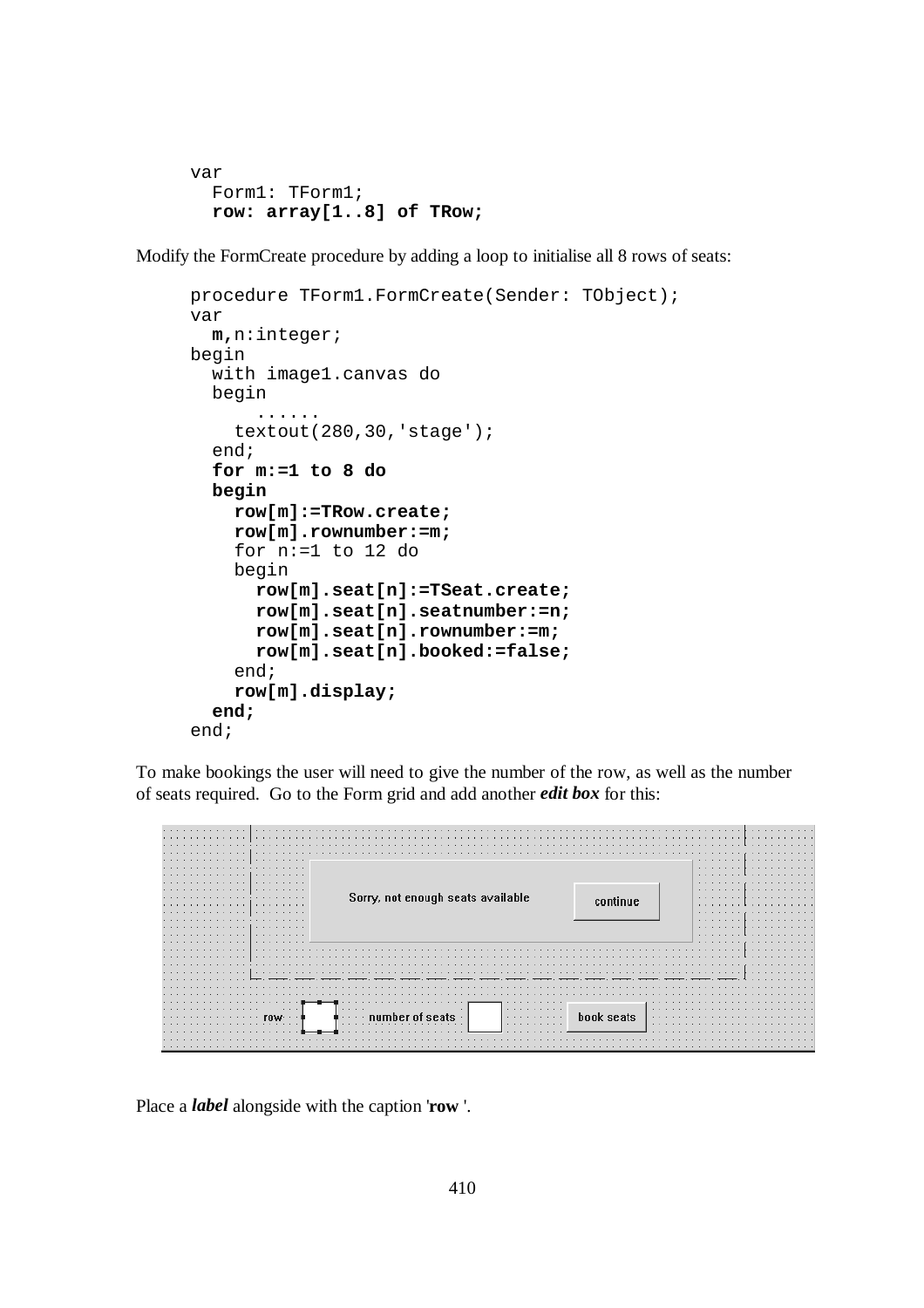Double-click the edit box to create an event handler and add the lines:

```
procedure TForm1.Edit2Change(Sender: TObject); 
begin 
   if edit2.text='' then 
     r:=0 
   else 
     r:=strtoint(edit2.text); 
end;
```
Add the variable *r* to the *Public declarations* section: r:integer**;** 

Make modifications to the '**book seats**' button click procedure as shown. We have introduced an error trapping line to ensure that a valid row number in the range 1-8 was selected. Each occurrence of *row*must be replaced by *row[r]*:

```
procedure TForm1.Button1Click(Sender: TObject); 
var 
   count,i:integer; 
begin 
   if (r>=1) and (r<=8) then 
   begin 
     count:=0; 
     for i:=1 to 12 do 
     begin 
        if row[r].seat[i].booked=false then 
          count:=count+1; 
     end; 
     if count>=wanted then 
     begin 
       count: =0;i := 0; repeat 
         i := i + 1; if row[r].seat[i].booked=false then 
          begin 
            row[r].seat[i].booked:=true; 
            count:=count+1; 
          end; 
        until count=wanted; 
        row[r].display; 
     end 
     else 
     begin 
           ........ 
     end; 
   end; 
end;
```